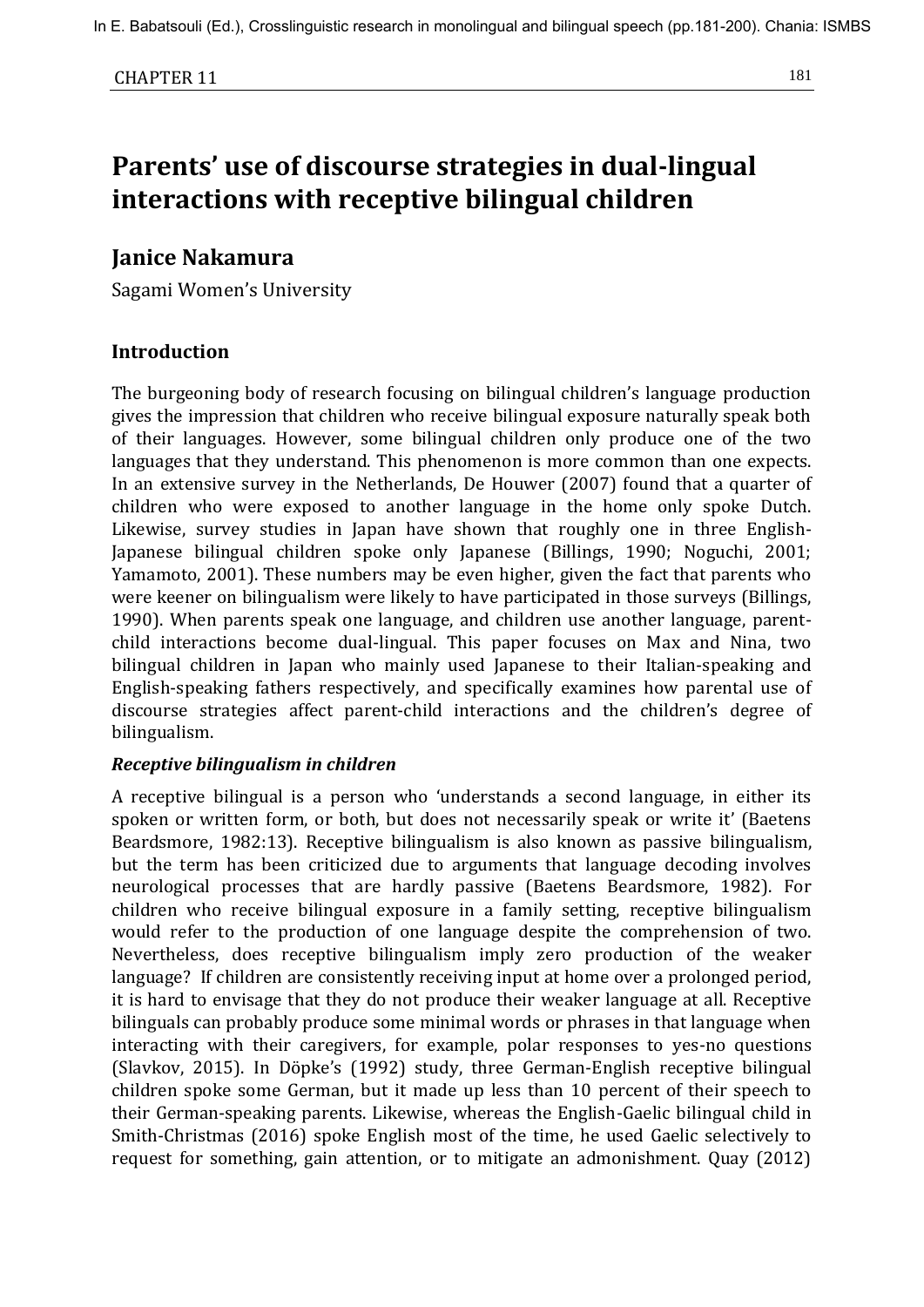also considered the minimal production of English and German by a Japanese-English-German trilingual child as receptive trilingualism.

The input environment has a direct bearing on bilingual children's degree of bilingualism. Some active bilingual children may stop speaking their weaker language when input factors change drastically in favor of their stronger (and usually societal) language, i.e., when they begin daycare (Slavkov, 2015) or elementary school (Uribe de Kellett, 2002). Differences in the input environment between siblings in the same family also make receptive bilingualism a potentially more common occurrence among younger children. In Japan, there is a higher percentage of receptive bilingualism in later-born children compared to firstborns and only children in English-Japanese bilingual families (Noguchi, 2001). The younger siblings of the English-German bilingual children in Döpke (1992) were also receptive bilinguals or English monolinguals. Laterborn children potentially receive less exposure to their weaker language than first-born children because their older siblings tend to speak the stronger language to them and socialize their parents into using more of it (Bridges & Hoff, 2014; Kopeliovich, 2013; Tuominen, 1999).

Receptive bilingualism may arise when children grow up in environments where their parents did not care what language the child spoke because both are understood (De Houwer, 2006). However, it occurs even when parents put their most concerted effort into bilingual childrearing. Neither parents' consistency in language use (Döpke, 1992; Mishina-Mori, 2011) or involvement in child-centered activities such as book-reading (Smith-Christmas, 2016) guarantee active bilingualism. Moreover, children may not speak the language, even if they are learning to read and write in it (Smith Christmas, 2016).

Receptive bilingual children can become active bilinguals when their language environment changes. Their weaker language may be reactivated in a matter of days, as demonstrated by Slavkov's (2015) study of Sophie, an English-Bulgarian child aged 2;3. Sophie's Bulgarian utterances only made up 1% of her speech before a 10-day trip to Bulgaria but increased to almost 100% by Day 7 of her stay. Bulgarian utterances not only made up most of her speech, but they were also longer and more complex. The reactivation of Bulgarian was not difficult for Sophie, possibly because she had only been passive for only seven months before visiting Bulgaria. After this trip, the child successfully maintained an active command of Bulgarian. There are also reports of language recovery in other bilingual children. English re-emerged in a Hebrew-English bilingual child (age 3;3) after he spent four weeks in a Canadian English camp (Karniol, 1992). Language recovery was also documented in an older child. Uribe de Kellett's (2002) second child, Ana Sophia, was an active English-Spanish bilingual until she stopped speaking Spanish in elementary school. However, her Spanish was reactivated when they returned to Colombia for a six-week visit. While only a third of Ana-Sophia's utterances were Spanish in her first two days in Colombia, they made up 91.4% and 100% of her utterances by Days 17 and 28 of her stay.

These results indicate the possibility of language recovery for receptive bilingual children who were initially producing both of their languages. However, some bilingual children may only speak one of their languages at the early stages of language development and remain this way. While language activation by bilingual children who have only displayed receptive skills from the onset of speech is yet undocumented in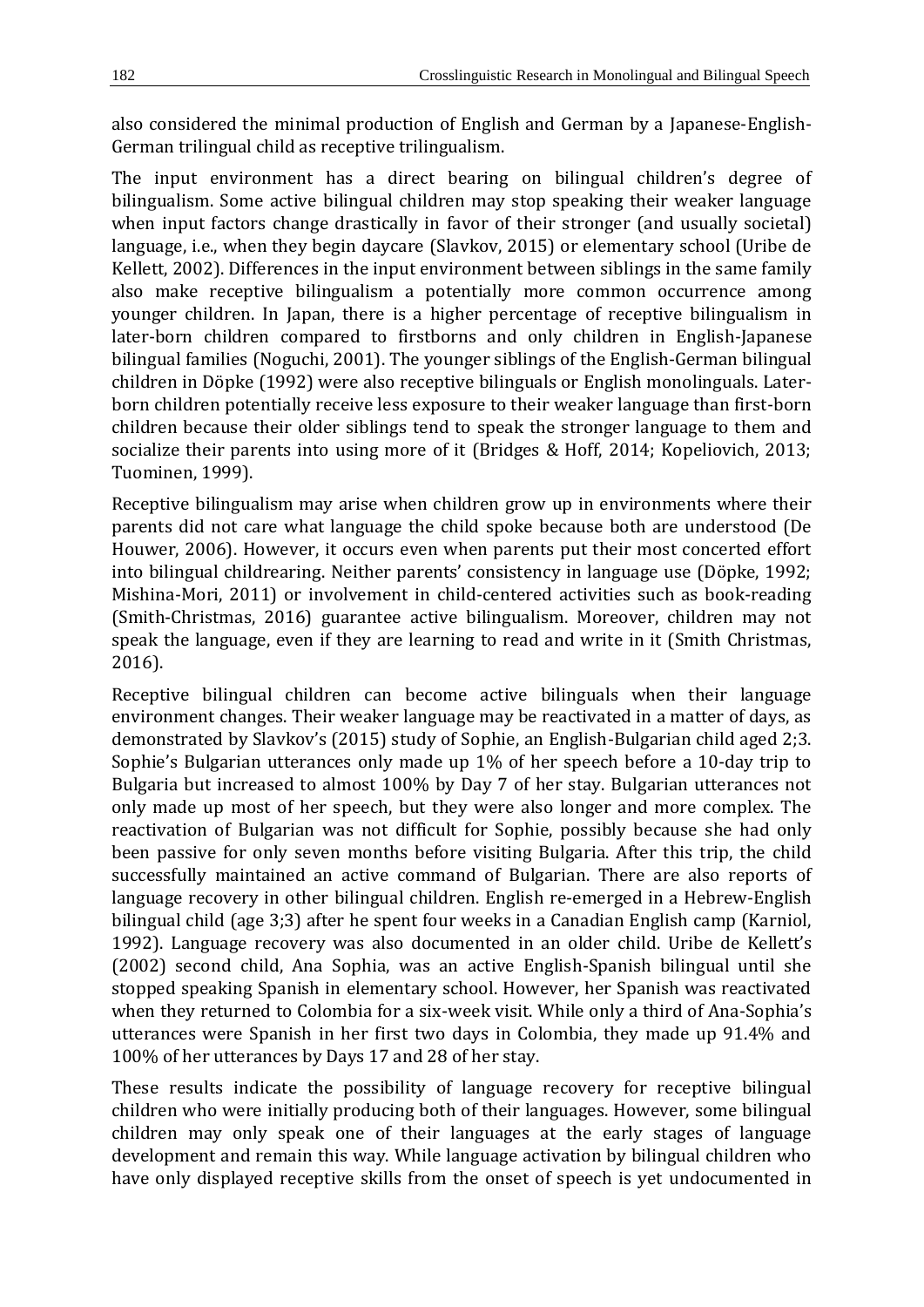bilingual research, it may be more challenging than language recovery due to the long period of language inactivity. Nevertheless, whichever the circumstance, the potentiality of active bilingualism at a later age is arguably sufficient ground for parents of receptive bilingual children to continue providing input in the weaker language.

## *The role of parental discourse strategies in bilingual acquisition*

Discourse strategies are conversation patterns that convey parents' wishes and expectations regarding language choice (De Houwer, 2009). While termed as 'strategies', they may not always be used consciously by parents (Lanza, 2004). Some discourse strategies are used explicitly to request weaker language production, but others are less deliberate. Döpke (1992) introduced 'insisting strategies' that impose varying degrees of constraint on the child. High-constraint strategies demanded content responses, whereas low-constraint ones required polar responses or no response. While Döpke (1992) focused on the constraint of the discourse strategy on the child, Lanza (2004) examined the extent to which they negotiate a monolingual context, i.e., the exclusive use of a parent's language, or a bilingual context, i.e., the use of two languages in interaction. Both Döpke's (1992) and Lanza's (2004) discourse strategies overlap and are used in this study.

| Type of strategy         | Context          | Constraint |
|--------------------------|------------------|------------|
| Instruction to translate | Monolingual      | High       |
| Minimal grasp            |                  |            |
| <b>Expressed guess</b>   |                  |            |
| Adult repetition         |                  |            |
| Move-on                  |                  |            |
| Code-switching           | <b>Bilingual</b> | Low        |

**Table 11.1 Parents' discourse strategies (Döpke, 1992; Lanza, 2004)**

As Table 11.1 illustrates, the strategy that places the highest constraint on the child is an 'instruction to translate' (Döpke, 1992). A parent may say *what does Daddy say?* to request for the reproduction of an utterance in the appropriate language. Other highconstraint strategies that negotiate a monolingual context are the 'minimal grasp' and 'expressed guess' strategies. The 'minimal grasp' strategy involves feigning noncomprehension to compel the child to use the weaker language (e.g., *what?* or *hmm?).* In using the 'expressed guess' strategy, the parent guesses the child's preceding utterance (e.g., *do you want juice?*). 'Adult repetition' strategy is a less restrictive strategy where the correct language form is modeled for the child (e.g., *I want juice*). In the lowconstraint 'move-on' strategy, the parent simply continues with the conversation. Finally, in the 'codeswitching' strategy, the parent switches to the child's language.

The 'instruction to translate', 'minimal grasp' and 'expressed guess' strategies are termed as 'constraining' strategies because the child's utterance is queried, and a response is required (Chevalier, 2015). Contrastively, the 'move-on' and 'codeswitching' strategies are 'non-constraining', because a response is unnecessary. An 'adult' repetition' strategy can be constraining or otherwise. This strategy imposes a constraint on the child if the parent highlights the language choice as a problem and expects a response. However, in an 'incorporated adult repetition' strategy, the parent continues with the conversation after modeling the language. Therefore, this particular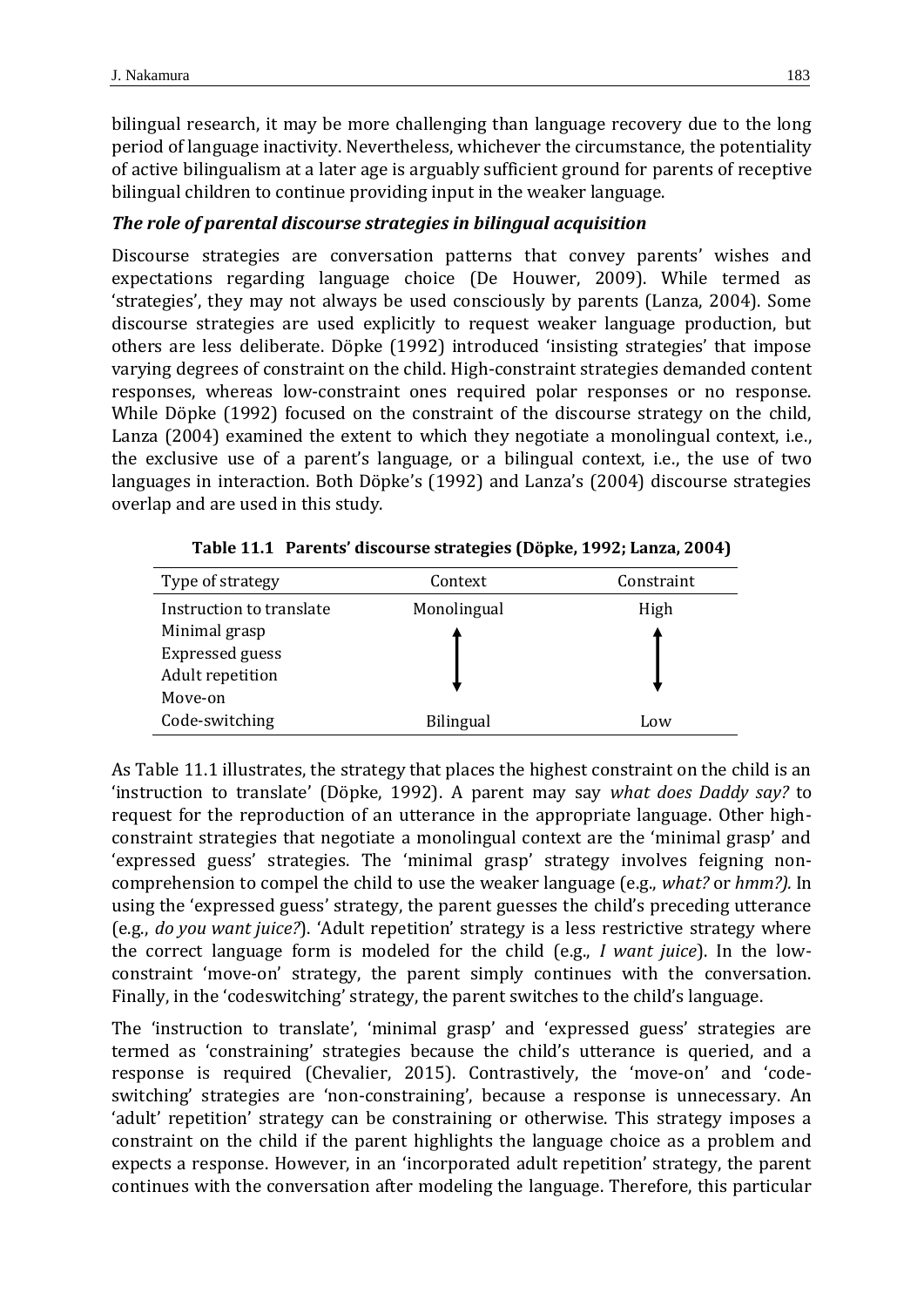type of 'adult repetition' strategy functions somewhat like the 'move-on' strategy, because the child does not need to attend to his choice of language.

Parents of active bilingual children tend to make use of 'constraining' strategies to negotiate a monolingual context. The parents' language is conveyed to the child as the appropriate language to use. Active bilingualism in Siri, the Norwegian-English subject in Lanza (2004), and in Keith and Fiona, the English-German bilingual subjects in Döpke (1992), was attributed to their parents' use of the 'instruction to translate' and 'minimal grasp' strategies. Contrastively, parents whose children produce little of their weaker language tend to use 'non-constraining' discourse strategies, which create a bilingual context where language mixing is permissible. The frequent use of the 'move-on' and 'code-switching' strategies by the Japanese mothers of the English-Japanese bilingual subjects in Kasuya (1998) and Mishina-Mori (2011) did not encourage the children's use of Japanese. Corroborative evidence was also found in trilingual acquisition studies. The use of the 'instruction to translate' and the 'adult repetition' strategies by the English-speaking aunt of Chevalier's (2015) Swiss German-French-English subject, Lina, contributed to the child's greater production of English. However, the frequent use of the 'move-on' strategy by Lina's French-speaking father did not promote her production of French. A change in the use of discourse strategies can positively affect language production. In Juan-Garau and Pérez-Vidal (2001), a high level of mixing by Andreau, a Catalan-English bilingual child, was attributed to his English-speaking father's tendency to use the 'move-on' strategy. However, when the father began using the 'minimal grasp' strategy more frequently, the child spoke more English.

Nevertheless, children also play an active role in their bilingualism (Said & Zhu, 2017; Tuominen, 1999). The use of discourse strategies may not influence the children's linguistic outcome as much as parents may like, because the language context is mutually constructed by parents and children in interaction. Slavkov (2015) described how his English-Bulgarian subject countered her Bulgarian-speaking father's discourse strategies by ignoring his requests for translation, moving on with the conversation, declining invitations to switch languages, and displaying negative emotions whenever discourse strategies were used. These counter-strategies left her father with little choice than to persist with the low-constraint 'adult repetition' strategy, and even start using the 'move-on' strategy. 'Constraining' discourse strategies also cannot promote language production in bilingual children who do not have adequate linguistic ability to respond (Mishina-Mori, 2011). Moreover, while younger children may be more compliant, older children may not feel obliged to respond, particularly if they are aware that they are understood by their parents. As De Houwer (2006) noted, receptive bilingual children generally do fine communicatively, so there may be little incentive for them to switch to their weaker language when requested by their parents. Being accustomed to using their stronger language, they may even use it even when they know the equivalent forms in their weaker language. Furthermore, even when the bilingual child is responsive to 'contrasting' strategies, overall language production may not be affected. One of Kasuya's (1998) Japanese-English bilingual subjects, Ray, spoke Japanese whenever his Japanese parent used 'constraining' strategies but produced the least Japanese among her four subjects.

Overuse of high-constraint strategies also hinders conversation flows and creates breakdowns in communication (Lanza, 2004). Cumulatively, the excessive use of 'constraining' strategies may cause communication problems, or worse, even make the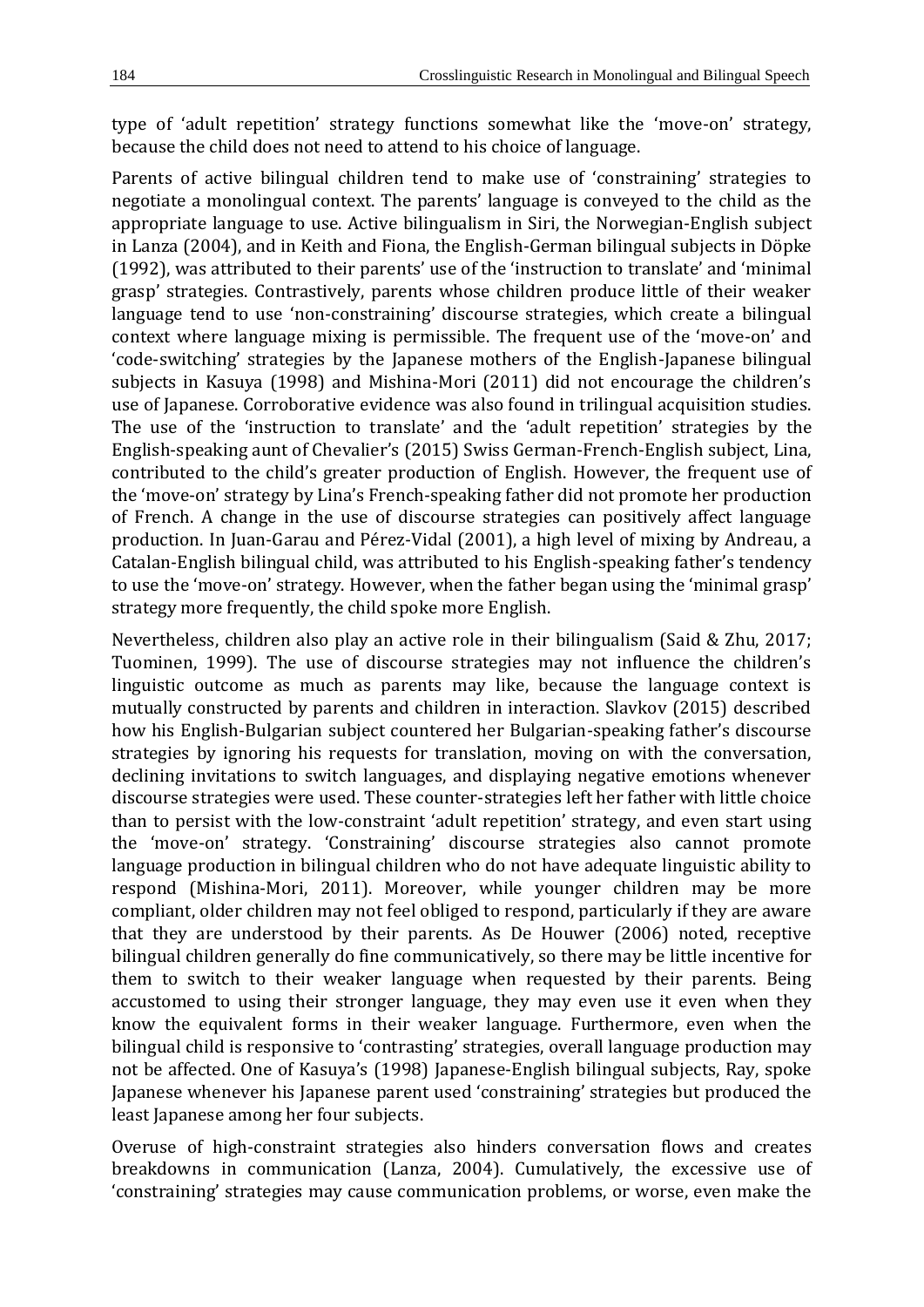child reject the language altogether. Moreover, parents may not always be aware of the discourse strategies that they use (Curdt-Christiansen, 2013). Even when parents know that discourse strategies are important for promoting the use of the weaker language, it may be difficult to put them into practice, particularly during busy times of the day or week (e.g., getting ready for school) and in more complex situations (e.g., talking about problems at school). The use of discourse strategies is also a reflection of the parents' interactional style, or in broader terms, their approach to parenting, which they may be unable or reluctant to change. Döpke (1992) noted how the mother of one of her subjects used only low-constraint strategies, because she was afraid of jeopardizing her relationship with the child. Therefore, parents who have specific views about how they should interact with the child may find it difficult to use 'constraining' discourse strategies.

#### *Dual-lingual parent-child interactions*

Saville-Troike (1987) described the use of different languages by speakers who have receptive abilities in each other's spoken languages as 'dual-lingual' interaction. Duallingual interaction is unlike 'bilingual' interaction, where both speakers are equally adept at speaking two languages and alternate between them in conversation. It also differs from 'dilingual' interaction, which is the use of different languages by speakers who do not understand each other. Therefore, when bilingual children comprehend but do not speak their parent's language, both parties engage in dual-lingual interaction. In the family, dual-lingual interaction has also been described as a 'parallel' mode of communication that reflects the caregiver's 'maintenance-oriented' (Garafanga, 2010) or 'stand-your-ground' (Smith-Christmas, 2016) approach to the child's receptive bilingualism. In Smith-Christmas' (2016) study, a grandmother continued speaking Gaelic to her English-speaking grandson, even when he requested her to speak English or did not understand what she said. The grandmother felt that her input was necessary to develop his Gaelic, but the child did not speak much of the language despite her persistence.

De Houwer (2015) argued that dual-lingual conversations are potentially problematic. The refusal of both parent and child to use a common language reflects 'frustrated' or 'conflictive' bilingual development, as opposed to 'harmonious' bilingual development where the acquisition and use of two languages are positive experiences for the family. Parents who invest a lot of time and effort in bilingual parenting inevitably expect their children to speak both of their languages. However, when their bilingual parenting goal is not realized, they probably experience a range of negative emotions, including guilt, failure, and embarrassment, which can threaten their socioemotional well-being (De Houwer, 2017). Furthermore, the continuous use of a language without child reciprocity requires more agency and effort, which inevitably causes frustration. In Smith-Christmas (2016), the Gaelic-speaking grandmother found it 'demoralizing' after some time that her grandchildren did not speak her language. Dual-lingual interactions also make it difficult for some family members to communicate with the child. Lina, the trilingual child in Chevalier (2015), was so accustomed to using Swiss-German to her French-speaking father that, during her French-speaking paternal grandmother's visits, she would also respond in Swiss-German to her, even though her grandmother could not comprehend the language.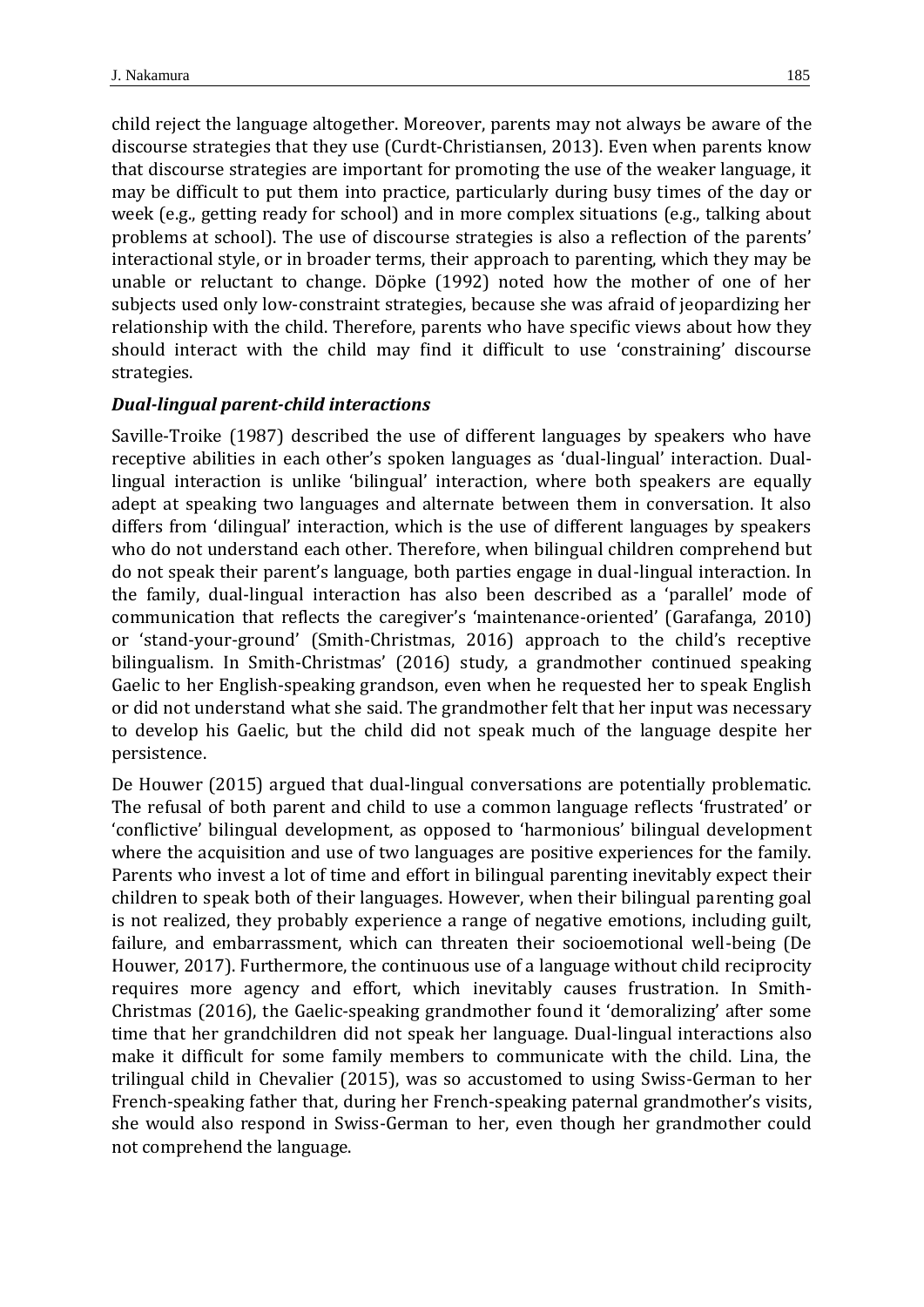Dual-lingual interactions have serious long-term implications when parent and child have limited comprehension of their weaker languages, and communication becomes more complex and non-contextual with age (e.g., discussing school matters). When there is a lack of understanding between parent and child, dual-lingual conversations may lead to dilingual or minimal communication. Wong-Fillmore (2000) described how relations deteriorated in a Chinese migrant family in San Francisco because the parents and grandmother understood little English, and their adolescent children understood little Chinese. Likewise, Tseng and Fuligni (2000) found a higher level of parent-child conflict in East Asian, Filipino and Latin American adolescents in the US who spoke English to their parents than those who spoke their parents' native languages. Moreover, children's persistent use of the societal language can make parents abandon their own language and cause a language shift as seen in how French-speaking children in Belgium prompted their Kinyarwanda-French bilingual parents to speak French through the use of 'medium requests' (Garafanga, 2010).

# **The present study**

Despite the commonality of receptive bilingualism, there is a paucity of research on language use by receptive bilingual children, and the interactions that they have with their parents. While many studies have examined parental use of discourse strategies with very young bilingual children, it remains unclear how parents interact with older bilingual children, i.e., age three and above, who show little production of their weaker language from the start. An investigation is necessary because parental discourse strategies may work differently on older children, given their ages and orientation towards dual-lingual interaction. This study contributes to our limited knowledge of receptive bilingualism in children by addressing the following research questions:

- 1. How do receptive bilingual children use their weaker language?
- 2. How does the parents' use of discourse strategies contribute towards the child's receptive bilingualism?
- 3. To what extent are 'constraining' discourse strategies effective in eliciting the production of the weaker language?

# **Method**

# *Participants*

A case study approach was adopted for this research, because the dual-lingual interactions that take place between receptive bilingual children and their parents could be studied intensively using rich and in-depth data. The participants of this study were Max and Nina (aged 7 and 4 respectively at the start of the study). They were the second children of two exogamous families who were acquaintances of the researcher. Both children were born and raised in Tokyo, Japan. They received bilingual exposure from birth in the One-Parent-One-Language (OPOL) setting. Max's Italian father spoke Italian to Max whereas Nina's American father spoke English to Nina. Max also received some Italian input in his weekend literacy classes. Both children's Japanese mothers spoke Japanese to them. According to Max's and Nina's fathers, both children did not produce much of their weaker language from the onset of speech. At the start of the study, they estimated that Max and Nina spoke 99% and 95% Japanese to them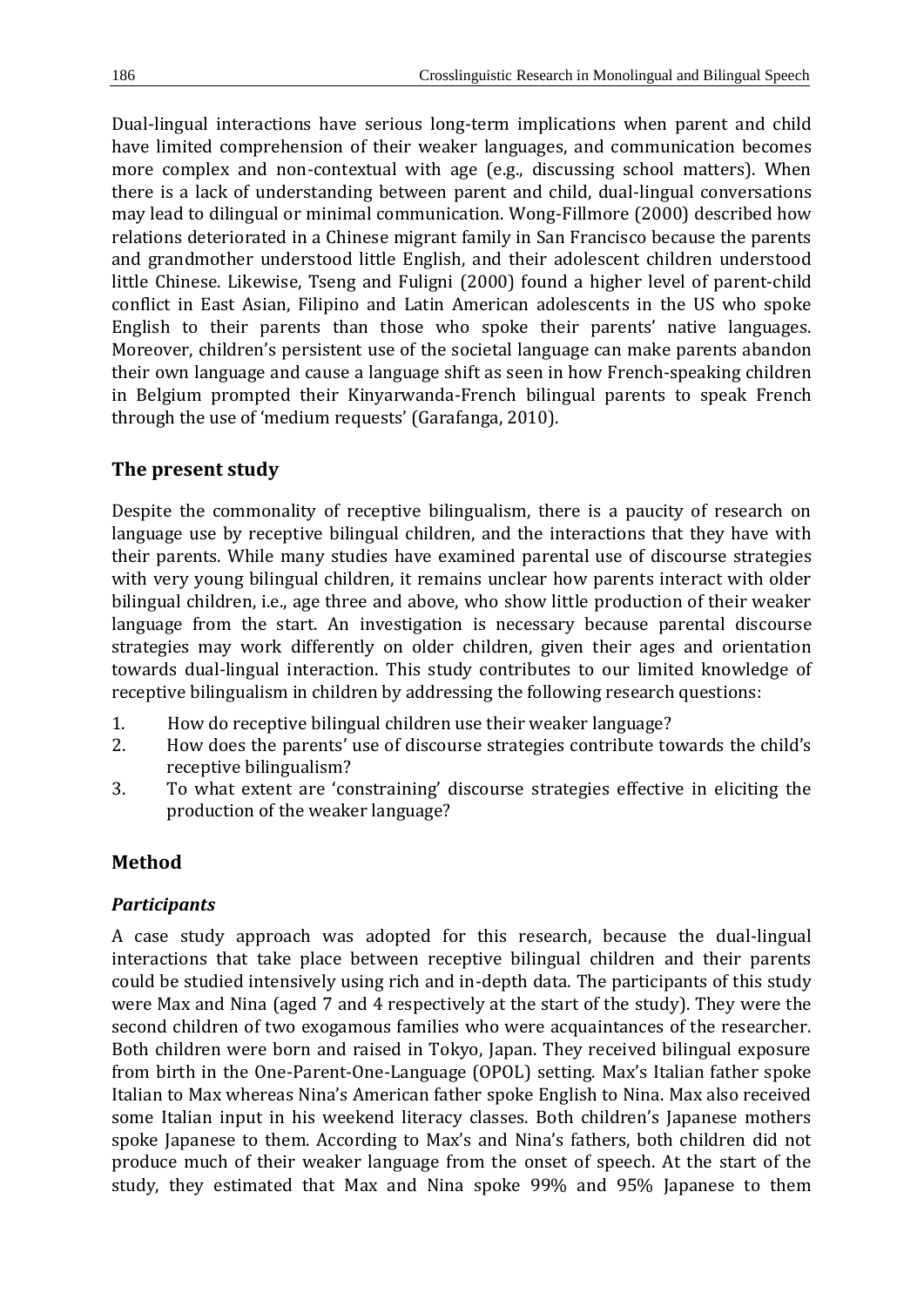respectively. Both fathers are long-term residents in Japan and have conversational ability in Japanese. Therefore, they were able to comprehend their children's Japanese utterances without much difficulty.

Both of Max's parents mainly communicated in Japanese with each other. Japanese was also the language used by Max and his parents to his older sister, who had physical and cognitive disabilities that affected her speech. Therefore, in Max's family, Italian was used only by the father to address Max. Compared to Max's family, Nina's family had more exposure to the minority language (English), because Nina's older sister was an active bilingual who spoke English to their father, and to a lesser extent, their mother. Nina's Japanese mother was a fluent English speaker, so Nina's parents spoke English to each other at home. However, interactions between Nina and her sister were predominantly in Japanese. Table 11.2 summarizes the languages used among family members.

|                               | Max's family           | Nina's family          |
|-------------------------------|------------------------|------------------------|
| Child<br>$\rightarrow$ Father | Japanese               | Japanese               |
| Child<br>$\leftarrow$ Father  | Italian                | English                |
| $\leq$ Mother<br>Child        | Japanese               | Japanese               |
| $\leq$ Sibling<br>Child       | Japanese               | Japanese               |
| Father $\leq$ Mother          | Japanese, some Italian | English                |
| Father $\leq$ Sibling         | Japanese               | English                |
| Mother $\leq$ Sibling         | Japanese               | Japanese, some English |

**Table 11.2 Language use in the family**

Max and Nina also received exposure to their fathers' languages during trips to Italy or the US. Table 11.3 shows the number of trips the children had taken since birth and the duration of their stays. Max had visited Italy four times in the past three years. His shortest stay was nine days, and his longest stay was 17 days. The entire family usually visited Italy together, so Max was still exposed to Japanese through his Japanesespeaking mother. It was only during his last trip that he visited Italy exclusively with his father. Nina and her entire family had visited the US six times before this study started. They made bi-annual visits since the child was aged 2;5. However, their stays were quite short, i.e., mostly a week long. While Nina's Japanese mother and sister spoke Japanese to Nina, both of them were fluent in English and spoke English while in the US, so the child was possibly exposed to less Japanese during these trips.

|  |  | Table 11.3 Trips to the fathers' home country |  |  |
|--|--|-----------------------------------------------|--|--|
|--|--|-----------------------------------------------|--|--|

| Max                  |                    | Nina                 |                    |  |
|----------------------|--------------------|----------------------|--------------------|--|
| Age<br>(year; month) | Duration<br>(days) | Age<br>(year; month) | Duration<br>(days) |  |
| 5:3                  | 9                  | 1;5                  |                    |  |
| 6;5                  | 16                 | 2;5                  | 7                  |  |
| 7:5                  | 17                 | 3;0                  | 7                  |  |
| 8:0                  | 12                 | 3;5                  | 10                 |  |
|                      |                    | 4;0                  | 7                  |  |
|                      |                    | 4:5                  | 10                 |  |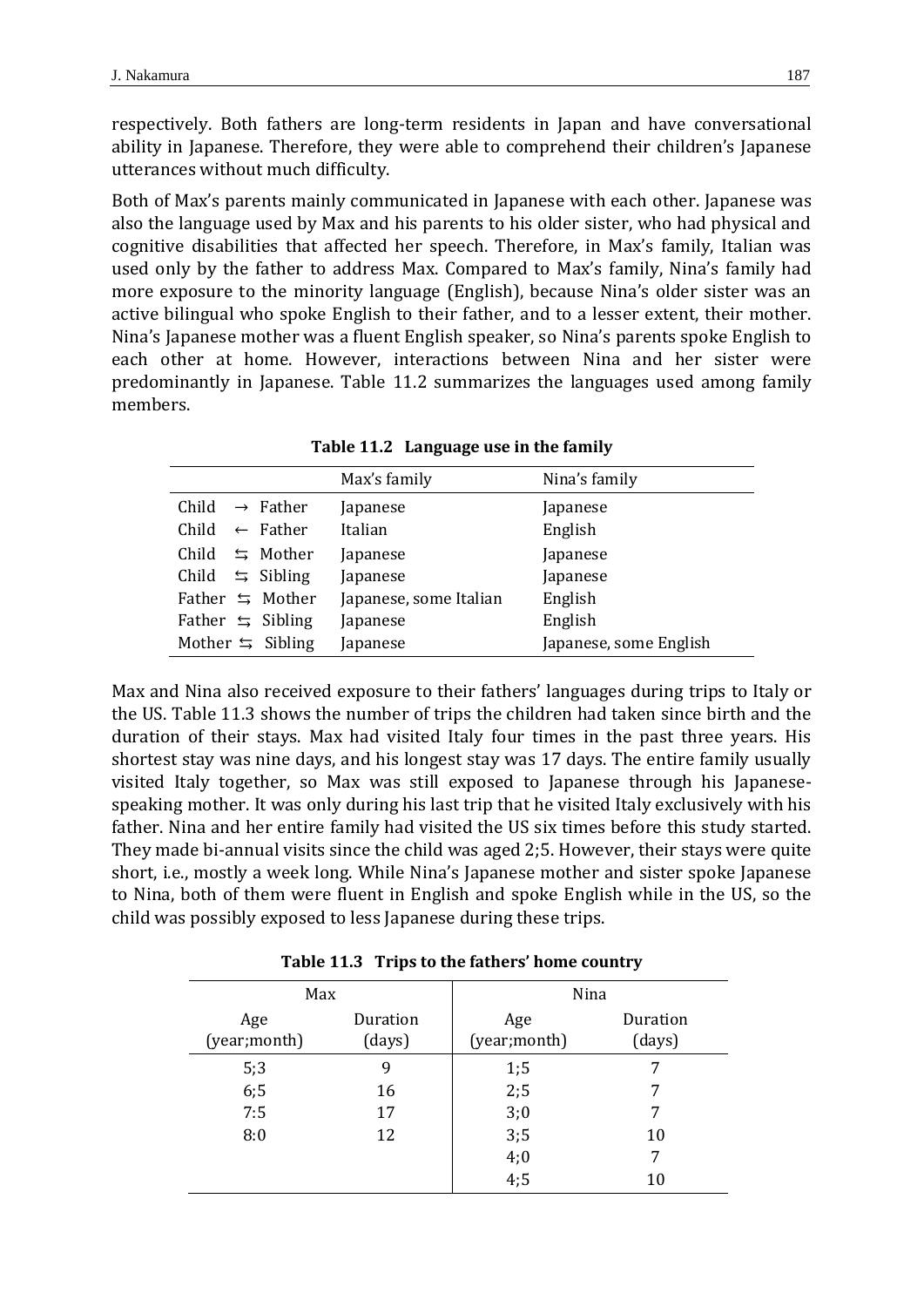Before data collection, the researcher had preliminary interviews with the fathers to understand more about the children, the family's background, and language use in the home. The researcher also informed the fathers that parent-child interactions would be the focus of the research and obtained their written consent to participate in the research. She met again with them at the end of the study to share and discuss the results of the study. Notes were taken during the interviews.

The fathers were asked to make audio recordings at home in situations where they spent the most time with their children (e.g., playing, baking or doing homework). Audio recordings were made instead of video recordings to make data collection as unobtrusive as possible. The fathers made recordings at different times depending on their schedules. Max's father made a total of six recordings totaling 285 minutes over eight months, whereas Nina's father made eight audio recordings totaling 180 minutes in two months. Details of the recordings are shown in Table 11.4.

| File name  | Age          | Duration | Context                             |
|------------|--------------|----------|-------------------------------------|
|            | (year;month) | minutes) |                                     |
| <u>Max</u> |              |          |                                     |
| $Max-1$    | 7;10         | 33       | <b>Baking</b>                       |
| $Max-2$    | 7:11         | 75       | Playing Scrabble, looking at a book |
| $Max-3$    | 7:11         | 31       | Drawing and writing Italian         |
| $Max-4$    | 8:3          | 56       | Playing games (Waterworks)          |
| $Max-5$    | 8;4          | 33       | <b>Baking</b>                       |
| $Max-6$    | 8;6          | 37       | Doing writing, making crepes        |
| Nina       |              |          |                                     |
| Nina-1     | 4;6          | 32       | Playing games (Jenga)               |
| $N$ ina-2  | 4;6          | 21       | Playing games (Chutes & Ladders)    |
| Nina-3     | 4;6          | 19       | Playing games (Go Fish)             |
| $N$ ina-4  | 4;6          | 18       | Doing button art                    |
| Nina-5     | 4;6          | 40       | Playing games (Chutes & Ladders)    |
| Nina-6     | 4;6.         | 17       | Playing games (Go Fish)             |
| Nina-7     | 4:7          | 15       | Playing games (Uno)                 |
| Nina-8     | 4:7          | 18       | Playing games (cards)               |

**Table 11.4 List of audio recordings used for analysis**

#### *Data transcription and coding*

Audio recordings were transcribed by two multilingual research assistants who had native or high proficiency in Italian, English, and Japanese. The transcripts were coded using CHAT and quantitatively analyzed using CLAN (MacWhinney, 2000). All parent and child utterances were coded as Japanese, English, Italian, or mixed. Child utterances were coded based on interactional categories adapted from Döpke (1992). They were also coded as 'original' when they demonstrated spontaneous and independent language use. Rote-learned utterances were coded as 'routine' (e.g., reading, counting, and singing). Minimal utterances that accept or reject their fathers' conversational moves (e.g., *no* in English) were coded as 'polar responses'. When the children merely repeated their parents' preceding utterance, their utterances were coded as 'imitations'. Another category is 'reiteration', where the children repeated their preceding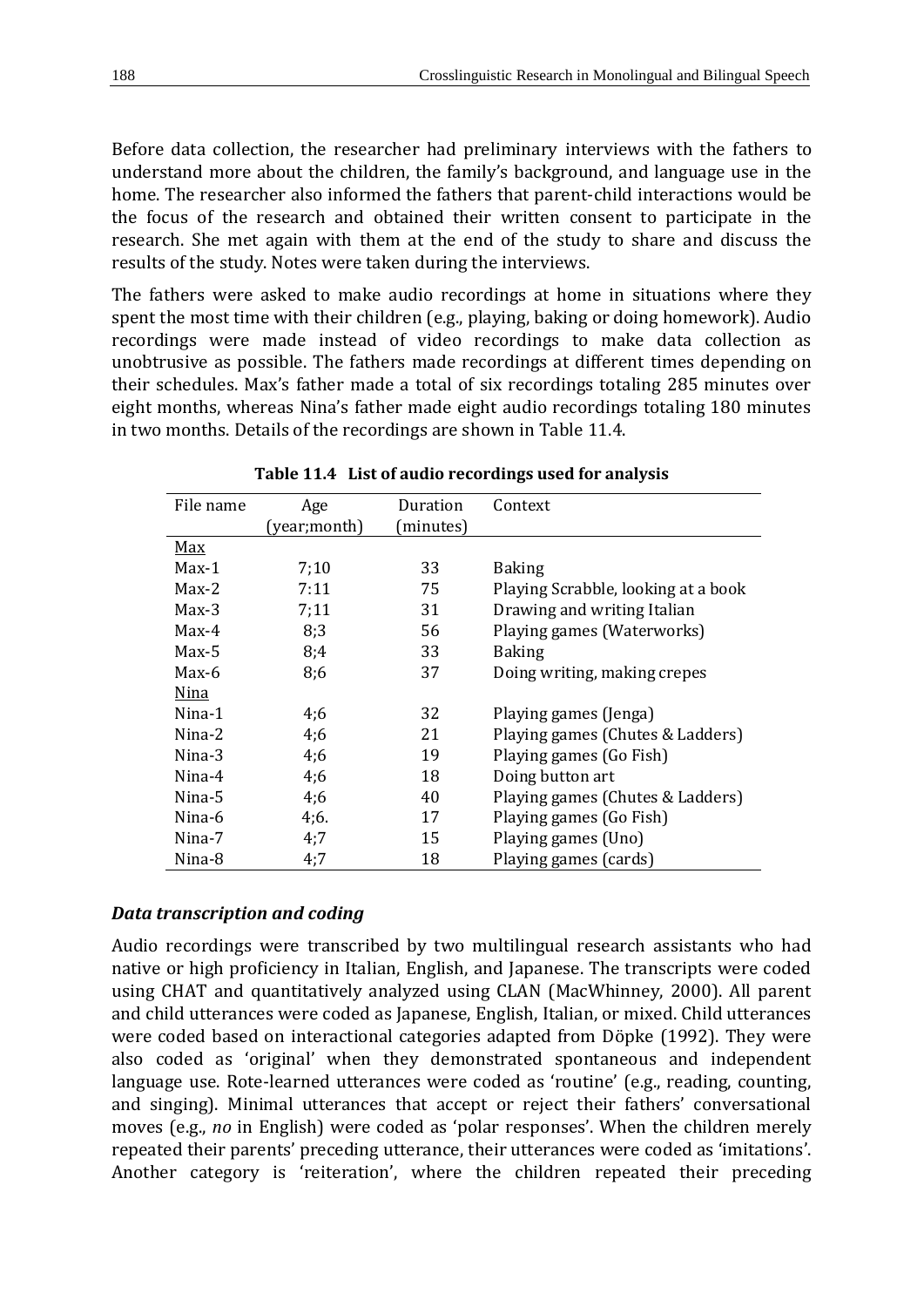utterances. 'Translations' were reproductions of Japanese utterances produced by the children or their fathers into Italian or English or vice versa.

The fathers' discourse strategies were also coded according to the types shown in Table 11.1. The children's speech was analyzed per turn instead of per utterance, because parents do not usually react to each of the child's utterance. Instead, they tend to address either one of the utterances or the child's overall choice of language in a conversational turn (Chevalier, 2015). Therefore, in this study, the fathers' response to the children's Japanese or mixed utterances in a single turn was coded into the six categories shown in Table 11.1. Only parental utterances that demonstrated an understanding of the children's Japanese utterances and continued the topic of conversation were considered as a 'move-on' strategy (Lanza, 2004). New topicinitiating parental utterances following the children's Japanese utterances were not treated as a 'move-on' strategy and were removed from the analysis.

## **Results**

#### *Language use*

Figure 11.1 shows the fathers' and children's language production. The results indicate that both fathers spoke their native languages consistently to the children. Max's father's utterances were 97.3% Italian (ITA), whereas 98.6% of Nina's father's utterances were English (ENG). However, their use of Italian or English was largely not reciprocated. Max and Nina mainly spoke Japanese; it made up 73.9% and 55.8% of their total utterances respectively. These percentages were lower than estimated by Max's and Nina's fathers at the start of the study (99% and 95% respectively). Contrary to their estimation, the children showed some production of their weaker languages. Italian utterances made up 19.7% of Max's total utterances, whereas English utterances made up 40.3% of Nina's total utterances.



**Figure 11.1 Language use in each language**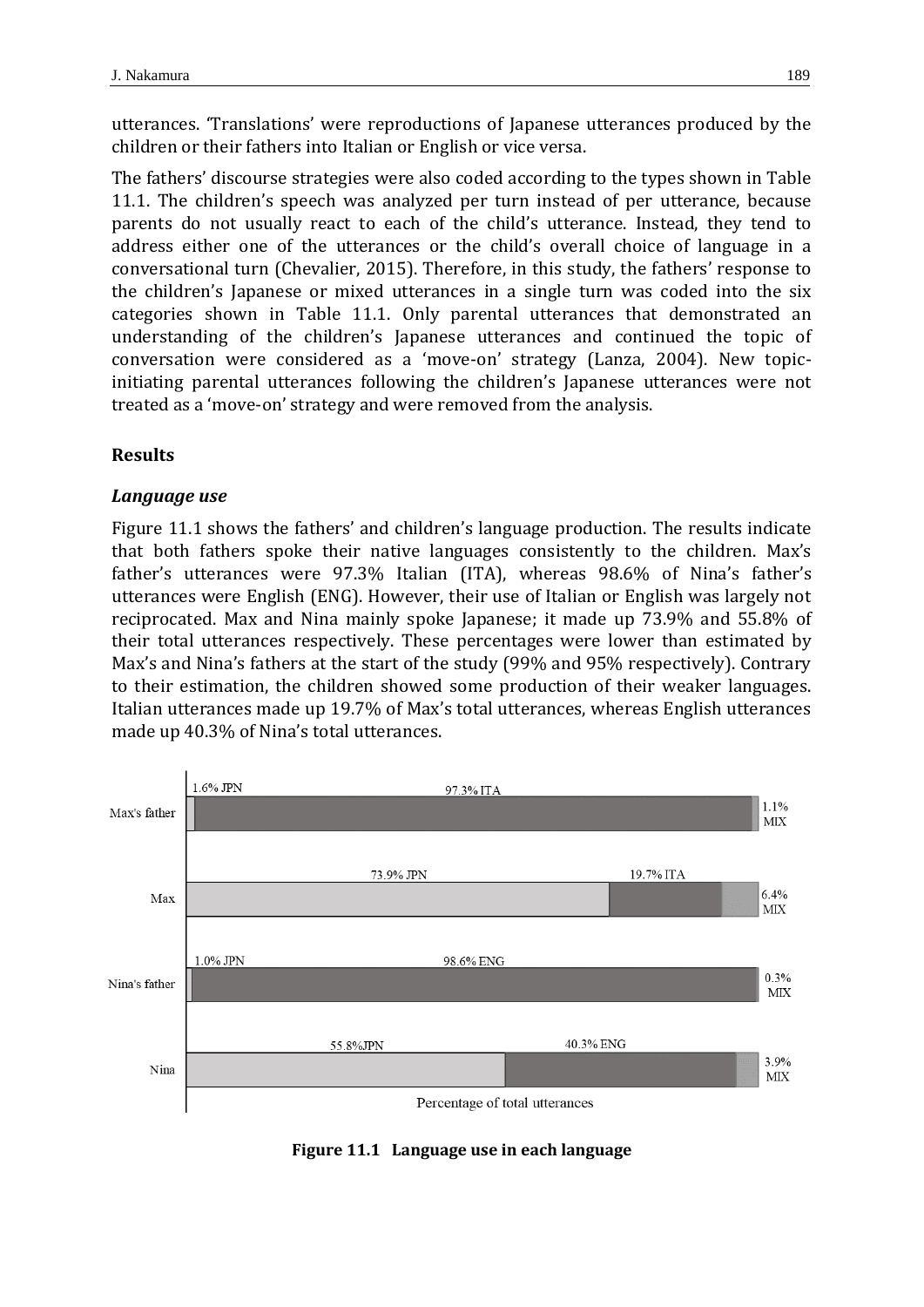While these findings suggest that Max and Nina were speaking their weaker languages to a certain extent, further analysis revealed some differences in how their languages were used in interaction. As shown in Figure 11.2, child utterances were coded into the following six types: 'original', 'routine', 'polar response', 'imitation', 'reiteration', and 'translation'. The results show that 'original' utterances were most frequently produced in Japanese. They comprised 88.5% and 75.6% of Max's and Nina's Japanese utterances respectively, indicating that the children used Japanese spontaneously and independently. In contrast, original and intentional language use was lacking in the children's weaker languages. Only 34.1% of Max's Italian utterances and 13.4% of Nina's English utterances were 'original' utterances. Although English made up 40.3% of Nina's total utterances, 40.4% of them were 'routine' utterances. She often counted in English and used a rote-learned question (e.g., *do you have an x?*) to request for cards, when playing Go Fish (a card game) with her father. She also produced many 'polar responses' in English (38.7%), particularly the word *no*. Nina's contrastive use of English and Japanese is illustrated in Excerpt 2 (below). Compared to Nina, Max displayed more spontaneity in his use of Italian. Despite having a lower percentage of utterances in his weaker language compared to Nina (19.7% of total utterances), 34.1% of Max's Italian utterances were 'original'. However, Italian also often appeared as 'routine' utterances (23.9%), particularly when he was trying to construct Italian words in a Scrabble game. 'Imitations' were also quite common in Max's Italian utterances (23.2%).



 Notes on abbreviations: original (OR), routine (RO), polar response (PL), imitation (IM), reiteration (RT), and translation (TS).

#### **Figure 11.2 Types of utterances produced by Max and Nina in each language**

# *Discourse strategies*

Table 11.5 summarizes the fathers' use of discourse strategies according to type. The results were similar; both fathers predominantly used the low-constraint 'move-on' strategy (approximately 93% of all discourse strategies used), and occasionally used the 'codeswitching' strategy (slightly more than 4% of all discourse strategies used) in response to their children's Japanese utterances. Their 'codeswitching' strategies were usually one-off repetitions of the children's preceding Japanese utterance. Both fathers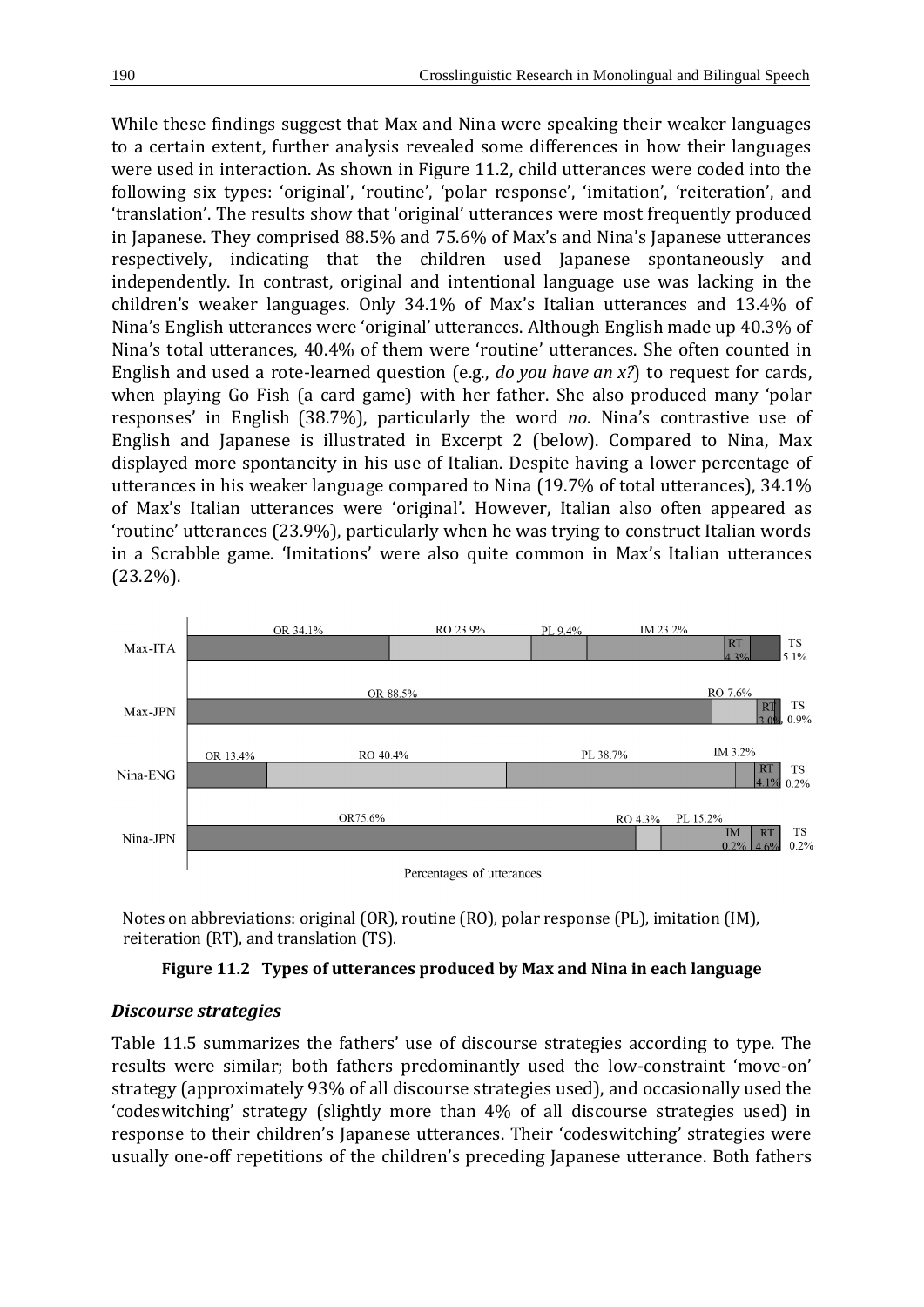reverted to their native languages right after that, so there was little risk of them shifting to Japanese.

|               | IT        | MG              | EG        | AR        | MV         | CS        | Total     |
|---------------|-----------|-----------------|-----------|-----------|------------|-----------|-----------|
| Max's father  |           |                 |           |           | 367        |           | 395       |
|               | $(1.5\%)$ | $(-)$           | $(-)$     | $(1.3\%)$ | $(92.9\%)$ | $(4.3\%)$ | $(100\%)$ |
| Nina's father |           | 0               | b         | 4         | 381        | 18        | 409       |
|               | I – I     | $\vert - \vert$ | $(1.5\%)$ | $(1.0\%)$ | $(93.1\%)$ | $(4.4\%)$ | $(100\%)$ |

**Table 11.5 The fathers' use of discourse strategies**

Notes on abbreviations: *instruction to translate* (IT)*, minimal grasp* (MG)*, expressed guess* (EG)*, adult repetition* (AR)*, move on* (MV)*,* and *codeswitching* (CS).

The overwhelming use of the 'move-on' strategy maintained the dual-lingual nature of parent-child interactions. Excerpt 1 (below) illustrates Max's father tendency to continue with the conversation regardless of Max's choice of language. In this excerpt, Max (MAX) and his father (FAT) were looking at different types of trees in a catalog to choose one for their home. The main tier (marked with an asterisk) represents the utterance, whereas the secondary tiers show the English translation (marked with %com) and the type of discourse strategy used (marked with %cod). The 'moveon' strategy was coded as \$mv, and the use of Japanese was italicized.

*Excerpt 1 (from Max-2)*.

| 1. | $*MAX:$  | nani miru no?                                   |
|----|----------|-------------------------------------------------|
|    | %com:    | what are we looking at?                         |
| 2. | $*FAT$ : | mah, devi guardare sopratutto questo.           |
|    | %com:    | well you mostly need to pay attention to this   |
|    | %cod:    | $\frac{\sin y}{\sin y}$                         |
| 3. | *MAX:    | ue?                                             |
|    | %com:    | up?                                             |
| 4. | $*FAT$ : | si perché noi qua abbiamo cosi poco spazio che. |
|    | %com:    | yes because we have so little room              |
|    | %cod:    | $\frac{\sin y}{\sin y}$                         |
| 5. | $*MAX:$  | koko? doko? tate ka?                            |
|    | %com:    | here? where? vertical?                          |
| 6. | $*FAT$ : | ah in alto.                                     |
|    | %com:    | ah, at the top                                  |
|    | %cod:    | $\mathsf{Smv}$                                  |
| 7. | $*MAX:$  | mukou daijoubu?                                 |
|    | %com:    | is it ok there?                                 |
| 8. | *FAT:    | qua di lato pazienza.                           |
|    | %com:    | on this side is fine                            |
|    | %cod:    | $\frac{\sin x}{\sin x}$                         |
|    |          |                                                 |

In Line 1, Max asked in Japanese about where he should look in the catalog to find the tree measurements. His father used the 'move-on' strategy by telling him in Italian where to look (line 2). Max then asked again in Japanese if he should look at the top of the tree diagram (line 3) to which his father replied in Italian (line 4). Max's further questions in Japanese (lines 5 and 7) were also responded in Italian (lines 6 and 8). Max's consistent use of Japanese and his father's consecutive use of the 'move-on'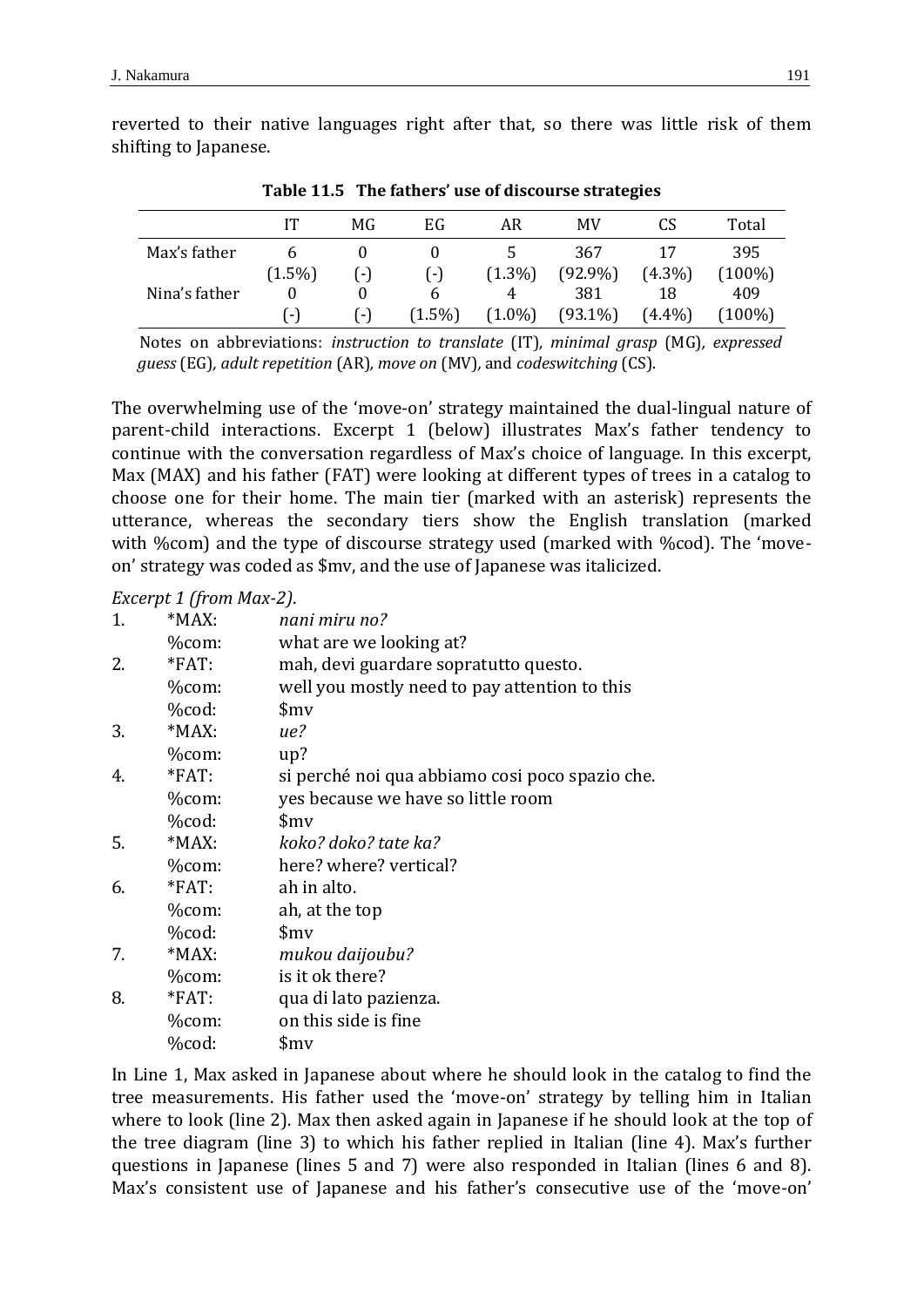strategy created a perfectly dual-lingual interaction. The 'move-on' strategy was also prevalent in interactions between Nina and her father. Excerpt 2 illustrates their duallingual interaction while playing Jenga, a tower building game.

| Excerpt 2 (from Nina-1). |  |
|--------------------------|--|
|                          |  |

| $*NIN:$          | papa mo ikko yatte ii yo.                                                                                 |
|------------------|-----------------------------------------------------------------------------------------------------------|
| %com:            | papa can do it.                                                                                           |
| $*FAT:$          | okay. alright, thanks for letting me join in this game today.                                             |
| %cod:            | $\mathsf{Smv}$                                                                                            |
| $*NIN:$          | papa kowarechau kamoshirenai.                                                                             |
| %com:            | papa it might break                                                                                       |
| $*FAT$ :         | you think? I think I am going to win.                                                                     |
| $% \text{cod}$ : | $\mathsf{Smv}$                                                                                            |
| $*NIN:$          | $<$ no> $\lceil$ / $\rceil$ no! me!                                                                       |
| $*FAT$ :         | really? well this should be interesting, you know I don't think I<br>ever played against you in this game |
| $*NIN:$          | kore ne itsumo mama to yatteiru kara yatta koto ga aru da yo.                                             |
| %com:            | I always play this with mummy so I have played it before.                                                 |
| $*FAT$ :         | I know.                                                                                                   |
| %cod:            | $\mathsf{Smv}$                                                                                            |
|                  |                                                                                                           |

In this excerpt, Nina (NIN) urged her father (FAT) in Japanese to remove a block (line 1). Nina's father used the 'move-on' strategy in line 2. In line 3, when Nina expressed her concern in Japanese that the tower might break, her father used this strategy again (line 4). He also teased Nina that he was going to win the game, which made her protest in English by exclaiming *no* and *me* (line 5). Nevertheless, she subsequently reverted to Japanese in line 7, and this Japanese utterance was met by her father's third 'move-on' strategy in line 8. While Excerpt 2 is not completely dual-lingual, it shows the father's consecutive uses of this strategy. It also illustrates Nina's contrastive use of her two languages. While her Japanese utterances were spontaneous and longer, (lines 1, 3, and 7), her English utterance was limited to a short polar response (line 5).

'Constraining' strategies that negotiate a monolingual context, i.e., the 'instruction to translate,' 'minimal grasp' and 'expressed guess' strategies, were rarely used by both fathers. As Table 11.5 illustrates, Max's father only used the 'instruction to translate' strategy six times (1.5% of total discourse strategies). Likewise, Nina's father only used the 'expressed guess' strategy in six instances (1.5% of total discourse strategies). The 'minimal grasp' strategy was not used at all by either father. They never pretended they did not understand their children's Japanese. Max's father also never used the 'expressed guess' strategy. Likewise, Nina's father never prompted Nina to translate using the 'instruction to translate' strategy. However, there was some use of the 'adult repetition' strategy (1.3% and 1.0% of all discourse strategies used by Max's and Nina's fathers respectively). Further analysis was conducted to determine the extent to which 'constraining' strategies, i.e., the 'instruction to translate', 'expressed guess' and 'minimal grasp' strategies, as well as the 'adult repetition' strategy successfully elicited production of the weaker language.

Table 11.6 shows that these discourse strategies were largely ineffective. Out of the four instances where Nina's father used the 'adult repetition' strategy, three were 'incorporated' strategies (in parentheses) where he continued with the conversation. Excerpt 3 shows Nina's father's use of the 'incorporated adult repetition' strategy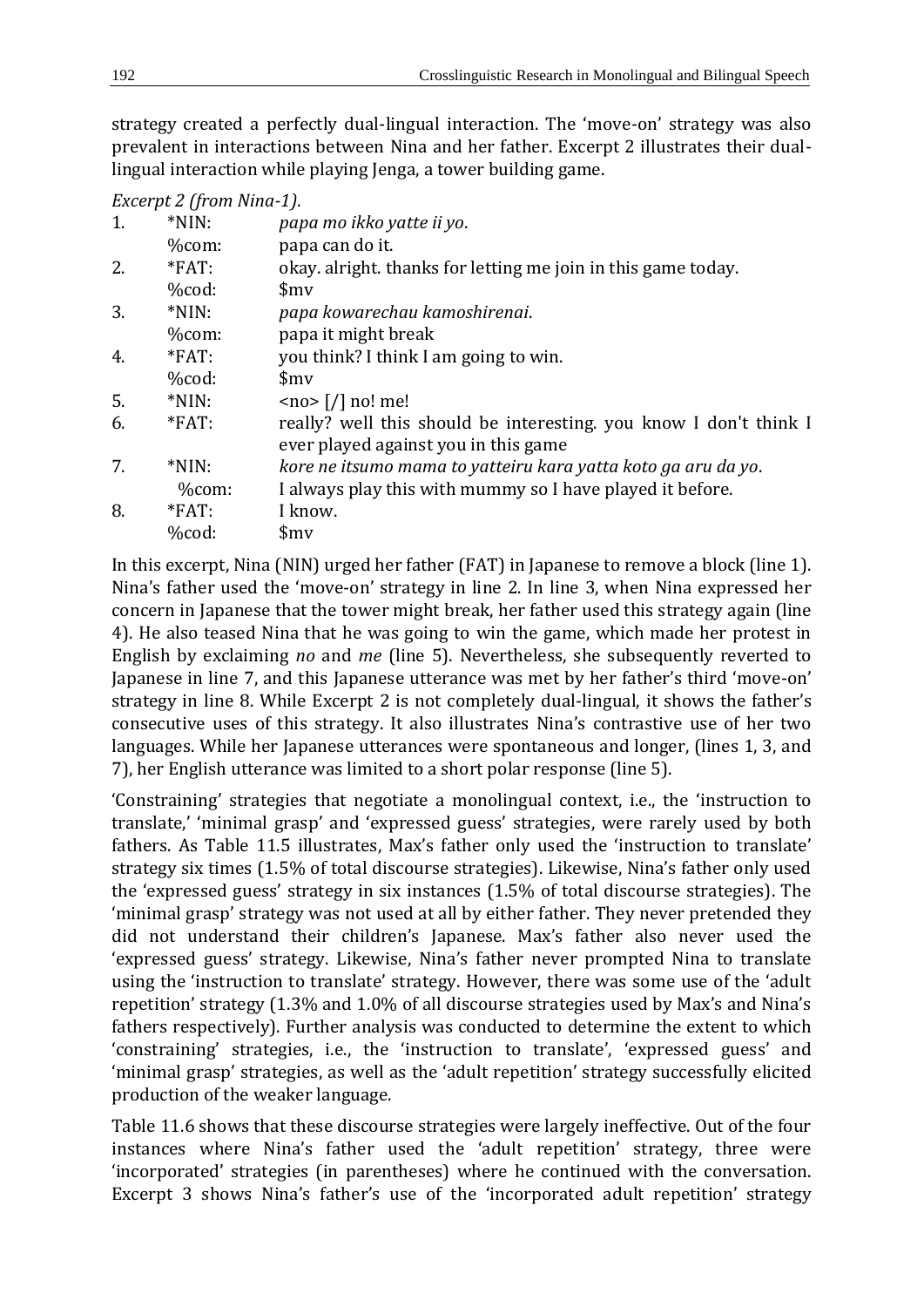(coded as \$ar). In this excerpt, Nina produced a mixed utterance where the Japanese word '*make*' was inserted into an otherwise English utterance to convey that her father (addressed in this excerpt as 'Jaja') lost the game. Nina's father rephrased her utterance in English. However, he did not pause but kept talking. Therefore, Nina was not cued as to her choice of language was an issue.

## *Excerpt 3 (from Nina-5)*

| $*NIN:$  | Jaja is <i>make</i> .                                                                        |
|----------|----------------------------------------------------------------------------------------------|
| $%$ com: | Jaja lost                                                                                    |
| $*FAT$ : | Jaja lost. I can imagine why. miss spinderella spins a six. everything<br>you spin is a six. |
| $%$ com: | \$ar                                                                                         |

The only 'adult repetition' strategy that was not incorporated by Nina's father was successful in eliciting an English utterance from the child. In Excerpt 4, Nina could not produce the word *ladybug*. However, when her father prodded her (line 3), Nina could produce the Japanese term, *tentomushi* (line 4). Her father then used the 'adult repetition' strategy by providing her with the correct English word in (line 5). The father did not continue the conversation right after this strategy was used and waited for Nina to produce the word *ladybug*, which she did successfully in line 6.

## *Excerpt 4 (from Nina-4)*

| 1. | $*FAT:$          | what is that?                                             |
|----|------------------|-----------------------------------------------------------|
| 2. | $*NIN:$          | wakanai.                                                  |
|    | %com:            | I don't know.                                             |
| 3. | $*FAT$ :         | what's that in Japanese? you know what that is don't you? |
| 4. | $*NIN:$          | tentomushi                                                |
|    | %com:            | ladybug                                                   |
| 5. | $*FAT:$          | in English we say a ladybug.                              |
|    | $% \text{cod}$ : | \$ar                                                      |
| 6. | $*NIN:$          | ladybug                                                   |
| 7. | $*FAT:$          | yep.                                                      |
|    |                  |                                                           |

#### **Table 11.6 Weaker language production in response to parental discourse strategies**

|                  | Instruction<br>to translate | Minimal<br>grasp | Expressed<br>guess | Adult<br>repetition<br>(Incorporated) |
|------------------|-----------------------------|------------------|--------------------|---------------------------------------|
| Max's father     |                             |                  |                    |                                       |
| No. of times     | 6                           |                  |                    | 5(1)                                  |
| Child production | 3                           |                  |                    | 0                                     |
| Nina's father    |                             |                  |                    |                                       |
| No. of times     |                             |                  | 6                  | 4(3)                                  |
| Child production |                             |                  |                    | 1 (0)                                 |

However, none of the six 'expressed guess' strategies used by Nina's father led to child production. The child mostly gave polar responses in Japanese whenever this strategy was used. Excerpt 5 shows how Nina perceived her father's 'expressed guess' strategy (coded as \$eg) as a genuine question in a card game. She gave the Japanese polar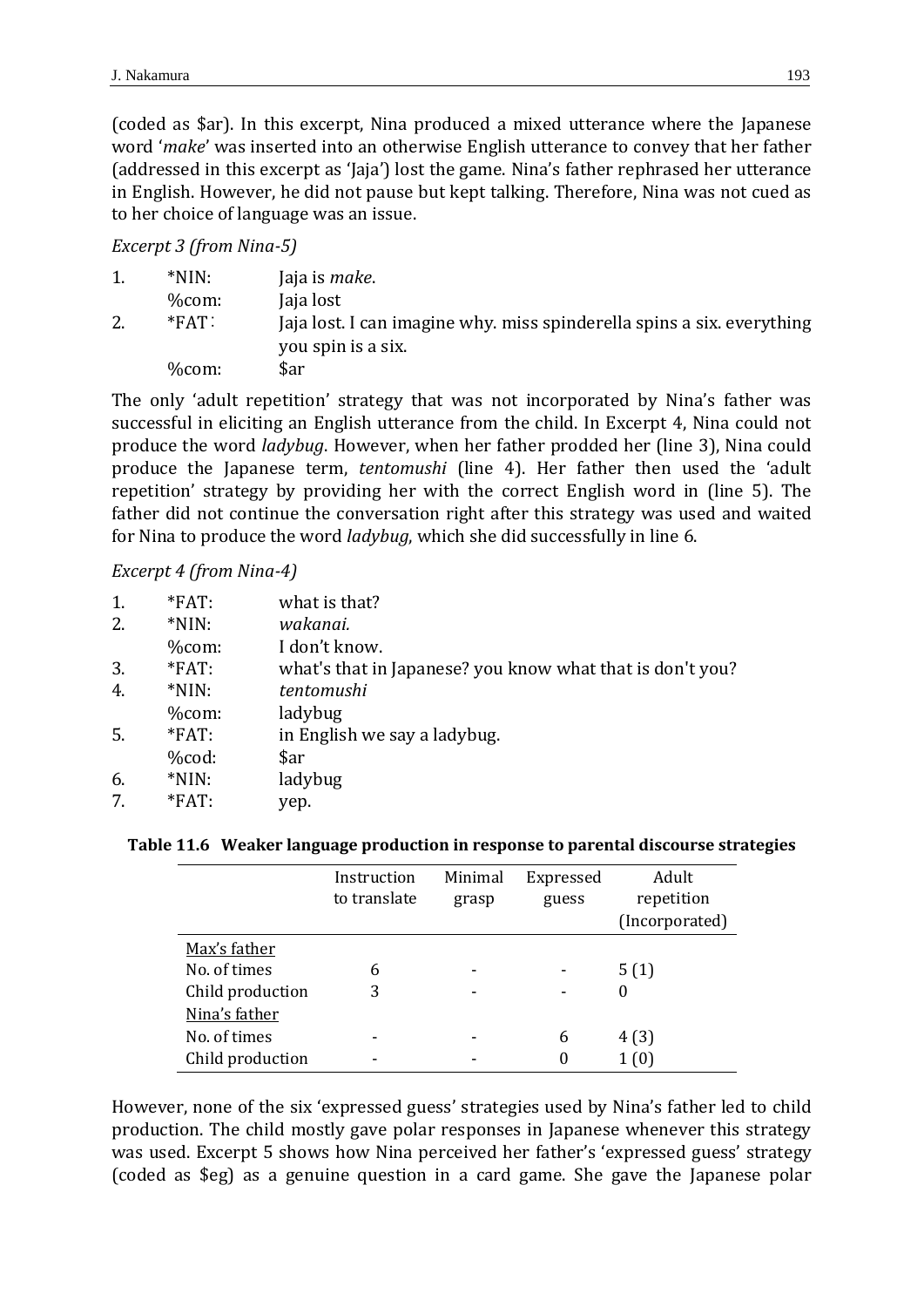response, *un* (yes), instead of rephrasing her question using the appropriate English term (line 3). Nina's interpretation of her father's question indicates the plurifunctionality of requests for clarification (Lanza, 2004). Given that Nina was accustomed to dual-lingual interactions, she did not interpret her father's question as a request to use the English term *clubs* instead of the Japanese term *mitsuba*. Her interpretation of her father's 'expressed guess' strategy was similar to that of Tomas, a younger bilingual child in Lanza (2004), who also did not perceive his English-speaking mother's discourse strategies as an indication to switch to English in many instances.

*Excerpt 5 (from Nina-8)*

| 1. | $*NIN:$ | do you have a <i>mitsuba</i> ? |
|----|---------|--------------------------------|
|    | %com:   | do you have clubs              |
| 2. | *FAT:   | you want clubs?                |
|    | %cod:   | $\frac{6}{9}$                  |
| 3. | $*NIN:$ | un.                            |
|    | %com:   | yes                            |
|    | *FAT:   | okay.                          |
|    | %cod:   | $\frac{\text{Smv}}{\text{F}}$  |
|    |         |                                |

Max's father had slightly more success than Nina's father in his use of 'constraining' strategies. His 'instruction to translate' strategy managed to elicit Italian from the child three out of the six times it was used. Excerpt 6 shows how the 'instruction to translate' strategy (coded as \$it) was used successfully. In this excerpt, Max's father was helping Max with his writing homework. When Max said in Japanese that he would draw a picture of an egg (line 1), his father instructed him to translate *tamago* (egg) into Italian (line 2). Max obliged by producing the Italian equivalent *ouvo* (line 3). Max's father then asked him again to produce the Italian equivalent of *e wo egaku* (draw a picture). When Max did not seem to have understood his request (line 5), his father repeated it (line 6). This led to Max's production of the term *scrivere* (write) in line 7. Further prompting in lines 8 and 10 by his father also enabled the child to produce the Italian words *disegno*  (drawing) and *disegnare* (draw) in lines 9 and 11.

# *Excerpt 6 (from Max-3)*

| 1. | $*MAX:$          | tamago no e wo egaku.                                                 |
|----|------------------|-----------------------------------------------------------------------|
|    | %com:            | I will draw a picture of an egg                                       |
| 2. | $*FAT$ :         | tamago si dice?                                                       |
|    | %com:            | how do you say tamago?                                                |
|    | $% \text{cod}$ : | \$it                                                                  |
| 3. | $*MAX:$          | uovo.                                                                 |
|    | %com:            | egg                                                                   |
| 4. | $*FAT$ :         | e wo egaku invece di dice?                                            |
|    | %com:            | and how do you say e wo egaku?                                        |
| 5. | $*MAX:$          | uh?                                                                   |
| 6. | $*FAT:$          | e wo egaku invece?                                                    |
|    | %com:            | how do you say e wo egaku?                                            |
| 7. | $*MAX:$          | scrivere?                                                             |
|    | %com:            | to write?                                                             |
| 8. | $*FAT$ :         | scrivere e quello che hai fatto qua. ma questa cosa qui si chiama di. |
|    | %com:            | to write is what you did here. but this is di.                        |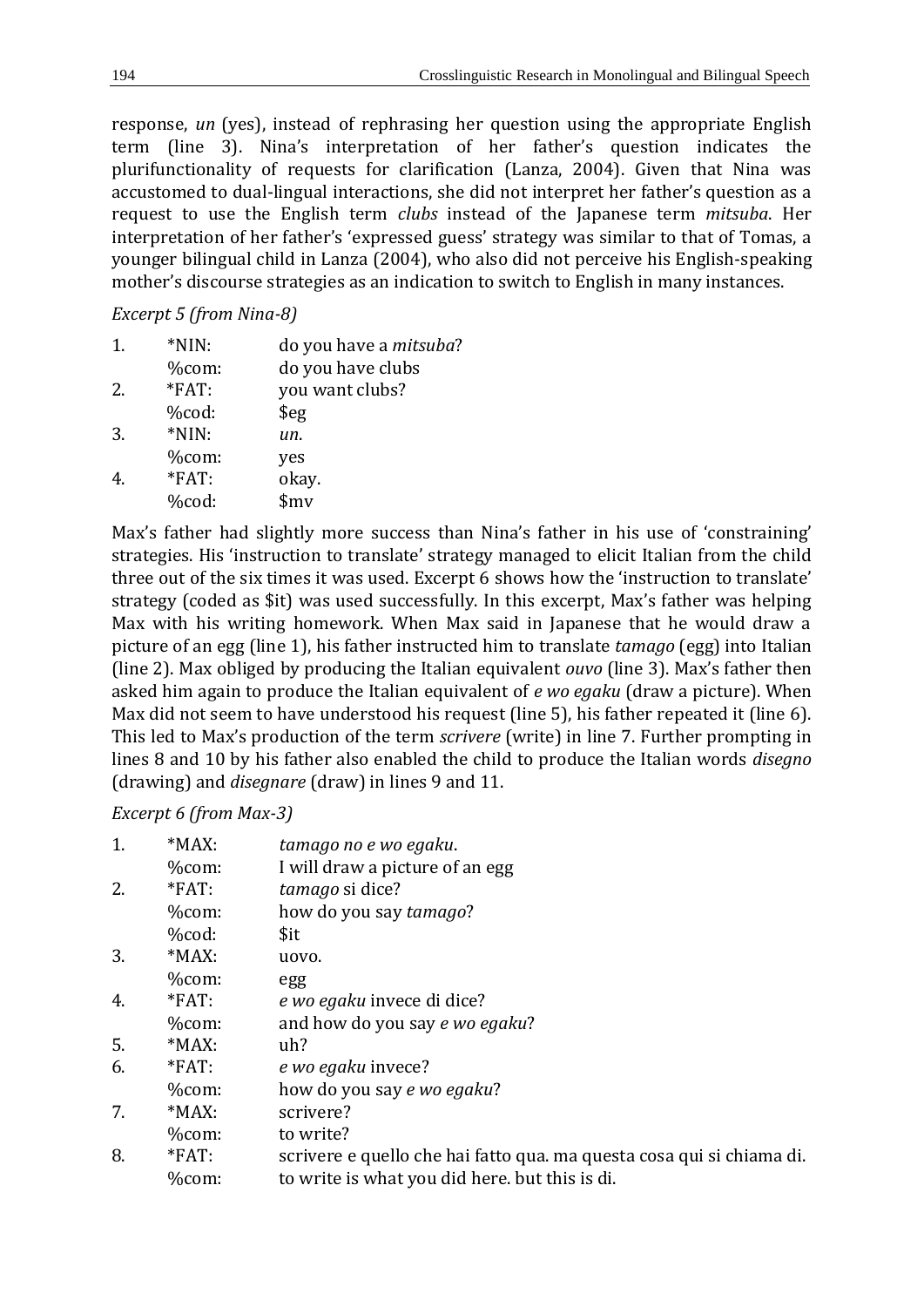| 9.  | $*MAX:$  | disegno.                                                    |
|-----|----------|-------------------------------------------------------------|
|     | $%$ com: | drawing                                                     |
| 10. | $*FAT$ : | questo qua e un disegno. I azione di fare il disegno. dise. |
|     | $%$ com: | this is a drawing, the action of drawing is, dise           |
| 11. | $*MAX:$  | gnare.                                                      |
| 12. | $*FAT$ : | disegnare.                                                  |
|     | $%$ com: | draw                                                        |

While the 'instruction to translate' had some success with Max, his father's use of the 'adult repetition' strategy did not encourage Italian production. In the five instances in which this strategy was used, only one was incorporated. The remaining four were not incorporated into his speech, i.e., Max's father did not continue the conversation immediately after using it. Nevertheless, Max was unresponsive to this strategy. Excerpt 7 shows how the 'adult repetition' strategy was used. In this excerpt, Max and his father were calculating scores after a game. When Max announced his father's score in Japanese (line 1), his father rephrased it in Italian (line 2). However, Max did not repeat his father's score in Italian but immediately announced his score in Japanese (line 3). The father then used the 'move-on' strategy by declaring himself the winner in Italian (line 4). Max did not respond to the 'adult repetition' strategy, because he was probably more interested in announcing the scores and finding out the winner of the game.

*Excerpt 7 (from Max-3)*.

| $\mathbf{1}$ . | $*MAX:$  | papa hyaku rokujyuu ni.    |
|----------------|----------|----------------------------|
|                | %com:    | papa one hundred sixty two |
| 2.             | $*FAT$ : | cento sessanta due.        |
|                | %com:    | one hundred sixty two      |
|                | %cod:    | \$ar                       |
| 3.             | $*MAX:$  | hyaku jyuunana.            |
|                | %cod:    | one hundred and seventeen  |
|                | $*FAT$ : | ho vinto io.               |
|                | %com:    | I am the winner            |
|                | %cod:    | $\mathsf{Smv}$             |
|                |          |                            |

# **Discussion**

Previous studies on receptive bilingualism have examined bilingual children who lost productive ability in one language but regained it after being immersed in the language during a trip to the home country (Slavkov, 2015; Uribe de Kellett, 2002). Such positive reports from parent-linguists are important in demonstrating the potentiality for receptive bilingual children to become active bilinguals later on. Nevertheless, there is receptive bilingualism of a more persistent type, i.e., bilingual children who produced very little of their weaker language from the onset of speech and are already accustomed to dual-lingual interactions at older ages. This study contributes to our understanding of this type of receptive bilingualism in its investigation of language use by two receptive bilingual children, and the role that parental discourse strategies play in parent-child dual-lingual interactions.

Despite the fathers' reports that their children spoke Japanese to them most of the time, the results revealed that 19.7% and 40.3% of Max's and Nina's total utterances were Italian and English utterances respectively (c.f. Figure 11.1). These percentages suggest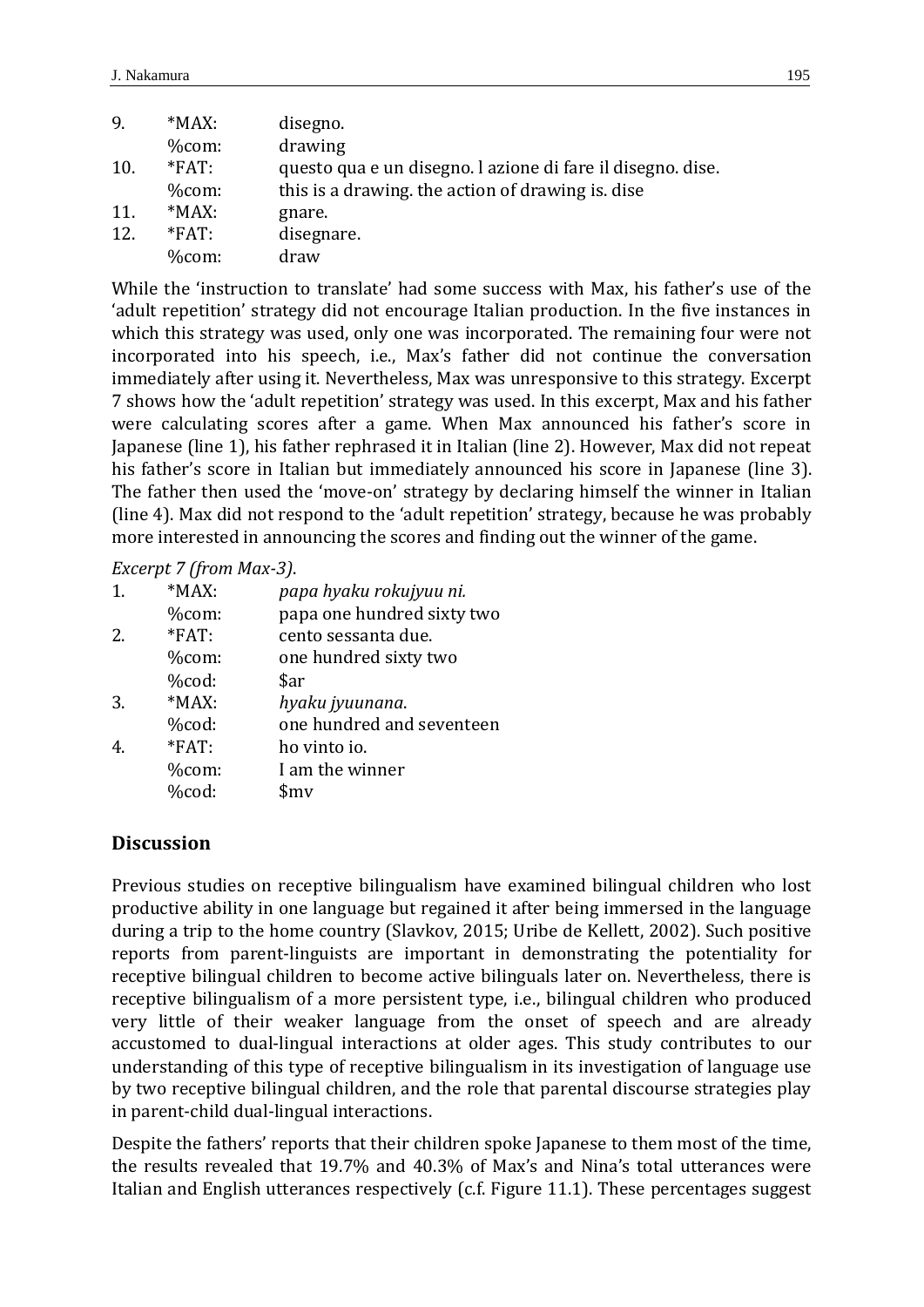that the children were using their weaker languages to some extent, despite their fathers' perception of them as receptive bilinguals. Further analysis on Max's and Nina's language use revealed that many of the children's Japanese utterances to their fathers were spontaneous and independent 'original' utterances, indicating that the language was used freely to express their thoughts and feelings. Contrastively, utterances in their weaker languages were mostly rote-learned, elicited, or mimicked as evident in the high proportion of 'routine' utterances, 'polar responses' and 'imitations' in the children's speech (c.f. Figure 11.2). The low percentages of 'original' utterances in Max's Italian and Nina's English utterances suggested a lack of spontaneity and independence in language use. The children's inability to speak Italian or English freely and spontaneously probably resulted in their tendency to use Japanese for expressing their thoughts and feelings. The difference in how these two languages were used in interaction demonstrates that Nina's and Max's abilities in their weaker language were largely receptive. This finding suggests that both quantitative and qualitative aspects of the children's language need to be considered when assessing children's receptive bilingualism. Döpke's (1992:23) observation of how some bilingual children 'never progressed past a limited amount of actively used words, and a set amount of rehearsed phrases', is perhaps an appropriate description of how receptive bilingual children use their languages in interaction.

Despite the children's receptive bilingualism, the fathers' effort to speak their native languages is commendable, because they continued providing linguistic input in Italian or English to their children from birth until their present age. They did not switch to speaking Japanese in the prolonged period in which dual-lingual interactions took place. Nevertheless, their constant endeavor to provide Italian or English input was insufficient by itself to promote active bilingualism. While the fathers consistently used their languages, the children were not prompted to produce them. Analysis of discourse strategies revealed the fathers' prevalent use of the 'move-on' strategy (approximately 93% of responses to the children's Japanese utterances) and the occasional use of the 'code-switching' strategy (approximately 4%). While previous research shows that the use of the 'move-on' strategy led to language mixing in young bilingual children (e.g., Juan-Garau & Pérez-Vidal, 2001), the predominant use of this strategy with the older passive bilingual children in this study seems to have created and perpetuated a duallingual context, where it was acceptable for Max and Nina to respond in Japanese to their fathers' Italian or English utterances. It is suspected that the fathers may have created a bilingual context by letting their children speak Japanese to them in the early stages of the children's language development. Subsequently, their continued use of the 'move-on' strategy contributed to the dual-lingual nature of their present interactions.

'Constraining' strategies, i.e., the 'instruction to translate', 'expressed guess', and 'minimal grasp' strategies and the 'adult repetition' strategy made up only about 2.8% and 2.5% of the total discourse strategies used by Max's and Nina's fathers' respectively. A possible explanation for the infrequent use of 'constraining' strategies in the data is that the fathers may have wanted to demonstrate as much interaction as possible with their children instead of interrupting the conversation flow. However, parents' use of discourse strategies does not probably change whether they are observed or otherwise (Tare & Gelman, 2011). As argued by Mishina-Mori (2011), it would be unrealistic for parents to use 'constraining' strategies when they are aware of their children's limited productive ability. Therefore, it was more likely that Max's and Nina's fathers did not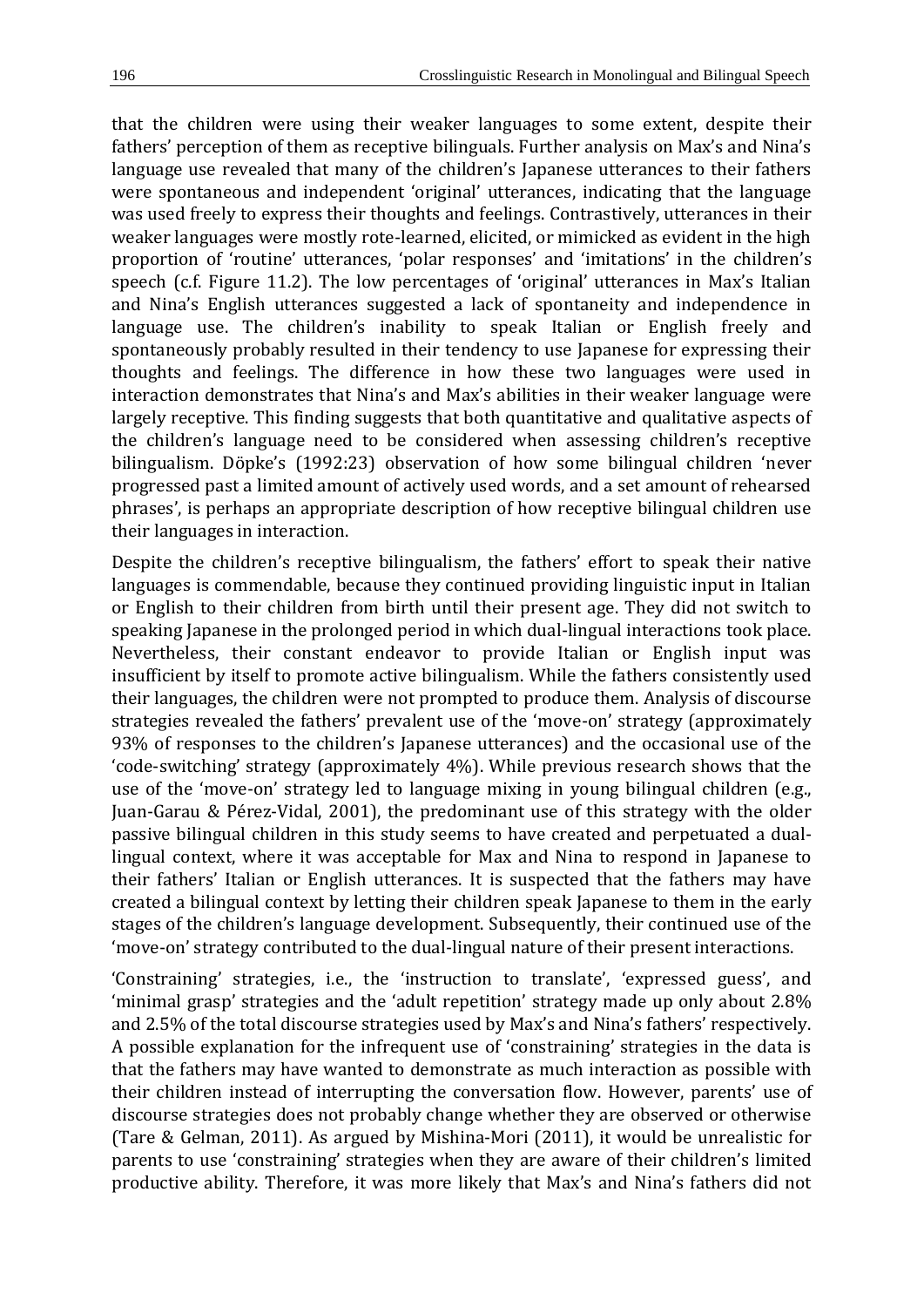frequently employ 'constraining' strategies, because they knew that their children would not be able to respond to them.

The fathers' overwhelming use of the 'move-on' strategy revealed a discourse style that focused on continuing the conversation instead of aligning the children's language use with their own. Dual-lingual interactions worked quite well, because the fathers and children generally understood each other. However, frequent use of 'constraining' discourse strategies would require conversations to be halted temporarily. This would contradict the fathers' child-centered style of discourse, which was revealed in the interviews. Nina's father said that he always tried to have fun with Nina and believed that she would eventually speak English just like her older sister, if she enjoyed their time together. Likewise, Max's father feared that excessive use of 'constraining' strategies would take away the 'joy of talking' in the child and make him unresponsive. He felt that it was more important to encourage Max to communicate even if it was in Japanese, particularly because he wanted Max to be able to share his experiences at school. Therefore, the fathers' present use of discourse strategies was related to the children's lack of productive ability and their emphasis on communication with their children.

The low proportion of 'constraining' discourse strategies did little to encourage the children to speak Italian or English. Whenever they were used, they had little effect on weaker language production. Max was unresponsive to the 'adult repetition' strategy when he was preoccupied with something else (e.g., announcing scores on a game in Excerpt 7). However, in doing a writing task in Italian in Excerpt 6, Max seemed more settled and willing to respond to his father's 'instruction to translate' strategy, indicating that the effectiveness of a discourse strategy was child-dependent. As Max's father shared in the interview, he usually had to read the child's mood when deciding whether to make him speak Italian. Children assert their agency in interaction (e.g., Said & Zhu, 2017; Tuominen, 1999) and Max's willingness and reluctance to respond to his father's requests to speak Italian at various times demonstrated his agentive role, and how the language context was co-constructed by the parent and child in interaction.

Nina's father also had little success in his use of discourse strategies. The 'adult repetition' strategy was not effective on Nina, because it was usually incorporated into his speech. Out of the four instances where the 'adult repetition' strategy was used, three were incorporated. After providing the English equivalent of Nina's Japanese utterance, Nina's father immediately carried on talking without expecting her to respond, which made such 'incorporated adult repetition' strategies quite similar to the 'move-on' strategy that he often used. Contrastively, in the only instance where the 'adult repetition' strategy was not incorporated, Nina was able to produce an English utterance.

Overall, the few 'constraining' discourse strategies and 'adult repetition' strategy that were used by the fathers had limited success in promoting weaker language production. Even when they elicited some Italian or English words from the children, single words such as *ladybug* (Excerpt 4) or *uovo* (Excerpt 6) were hardly adequate for carrying a conversation. They probably do little to increase the proportion of 'original' utterances that demonstrate spontaneous and independent language use.

Would a trip to the home country help Max and Nina activate their weaker language? The two children had made prior trips to Italy and the US, and while their fathers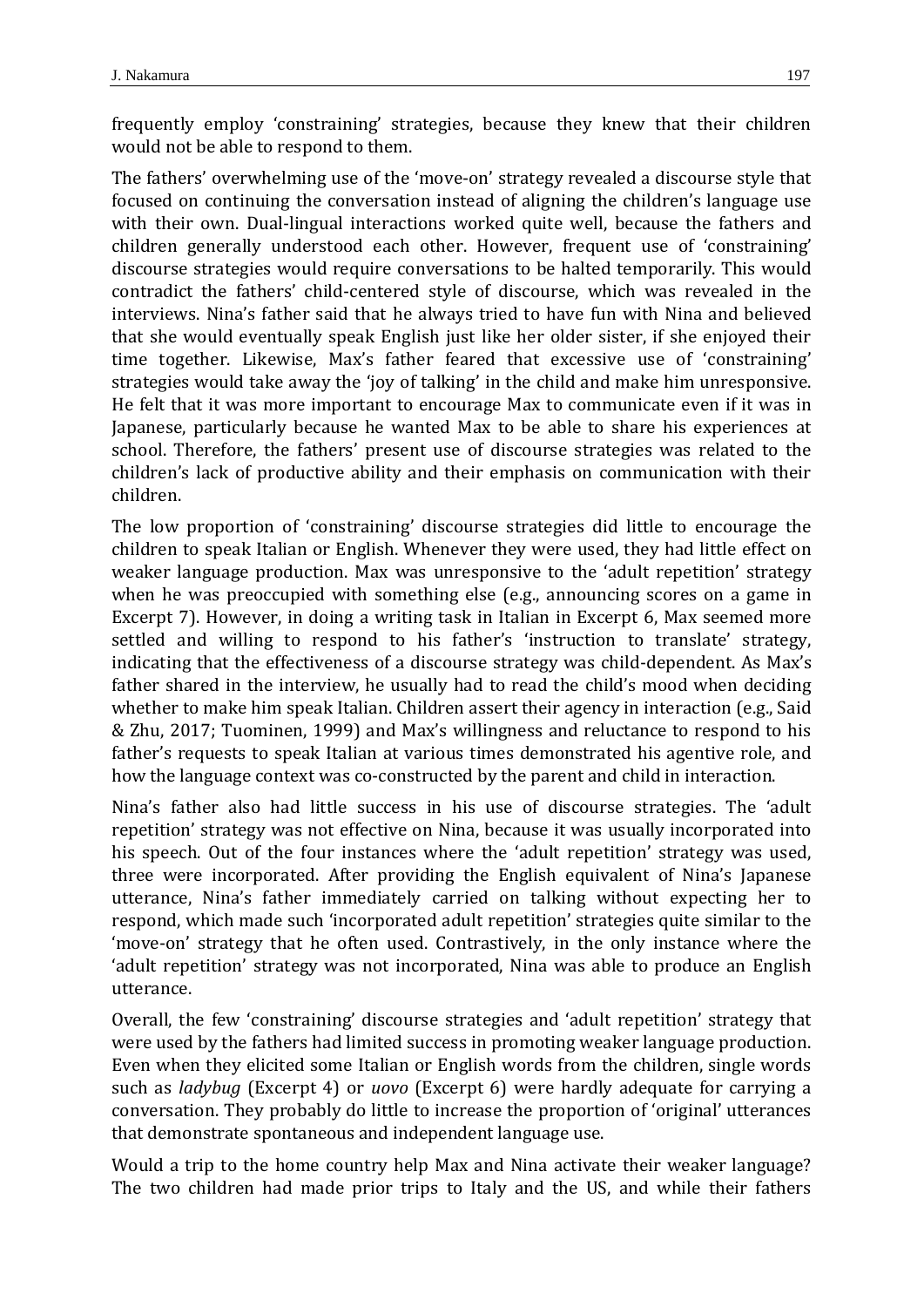reported greater use of English or Italian during their trips, they did little to activate the children's bilingualism upon their return to Japan. Perhaps, this was because the length of their trips was quite short (c.f. Table 11.3). In particular, Nina did not stay in the US for more than a week during her biannual visits. Also, Max did not make any trip to Italy until age 5;3. Furthermore, the presence of their Japanese mothers during their trips may have weakened their Italian or English language immersion. Even when Max traveled exclusively with his father to Italy and spent 12 days there on his last trip, there was no marked increase in his Italian production thereon. In the recording at age 8;3 that took place four months after this trip, 89% of Max's utterances to his father were Japanese. These findings suggest that the trips that the children had taken so far to Italy or the US did not change their degree of bilingualism. Unlike in Slavkov (2015) and Uribe de Kellett (2002) whose subjects were able to regain production of their weaker language from a trip to the home country, the children had been largely receptive in their weaker language from the onset of speech. Therefore, it was probably more challenging for Max and Nina to activate their weaker language. Perhaps if these environmental factors were further intensified through extended stays and greater exposure to monolingual speakers, the children would use more of their weaker language to their fathers. There is also a likelihood that Max and Nina may be more willing to speak their weaker language to monolingual speakers on their Italian or US trips than with their bilingual fathers in Japan. It is possible that the children may have had the ability to use English or Italian but were merely too accustomed to interacting dual-lingually with their fathers. Receptive bilingual children's use of the weaker language to monolingual speakers of the language instead of their bilingual parents is a subject for future research.

#### **Conclusion**

The inability or reluctance of some bilingual children to speak one of their languages is a phenomenon that baffles researchers and parents. The present study sheds light on this relatively unexplored area of child bilingualism in its investigation of two receptive bilingual children who spoke very little of their weaker language from the onset of speech and mainly interacted with their fathers dual-lingually. With regard to the first research question on the children's language use, the results showed that they produced their weaker language to some extent. Nevertheless, in contrast to the many spontaneous and independent Japanese utterances, the children's weaker language productions were mainly rote-learned, elicited or mimicked. Concerning the second and third questions on the use of discourse strategies and its effect on weaker language production, the results revealed that the fathers' prevalent use of the 'move-on' strategy perpetuated dual-lingual interactions, and contributed to their children's receptive bilingualism. The children were mostly unresponsive to the fathers' occasional use of 'constraining' discourse strategies and the 'adult repetition' strategy. These findings reiterate the importance of using these discourse strategies in the early years to establish active bilingualism. Once parents and children become accustomed to interacting dual-lingually, it may be difficult to reverse this mode of interaction.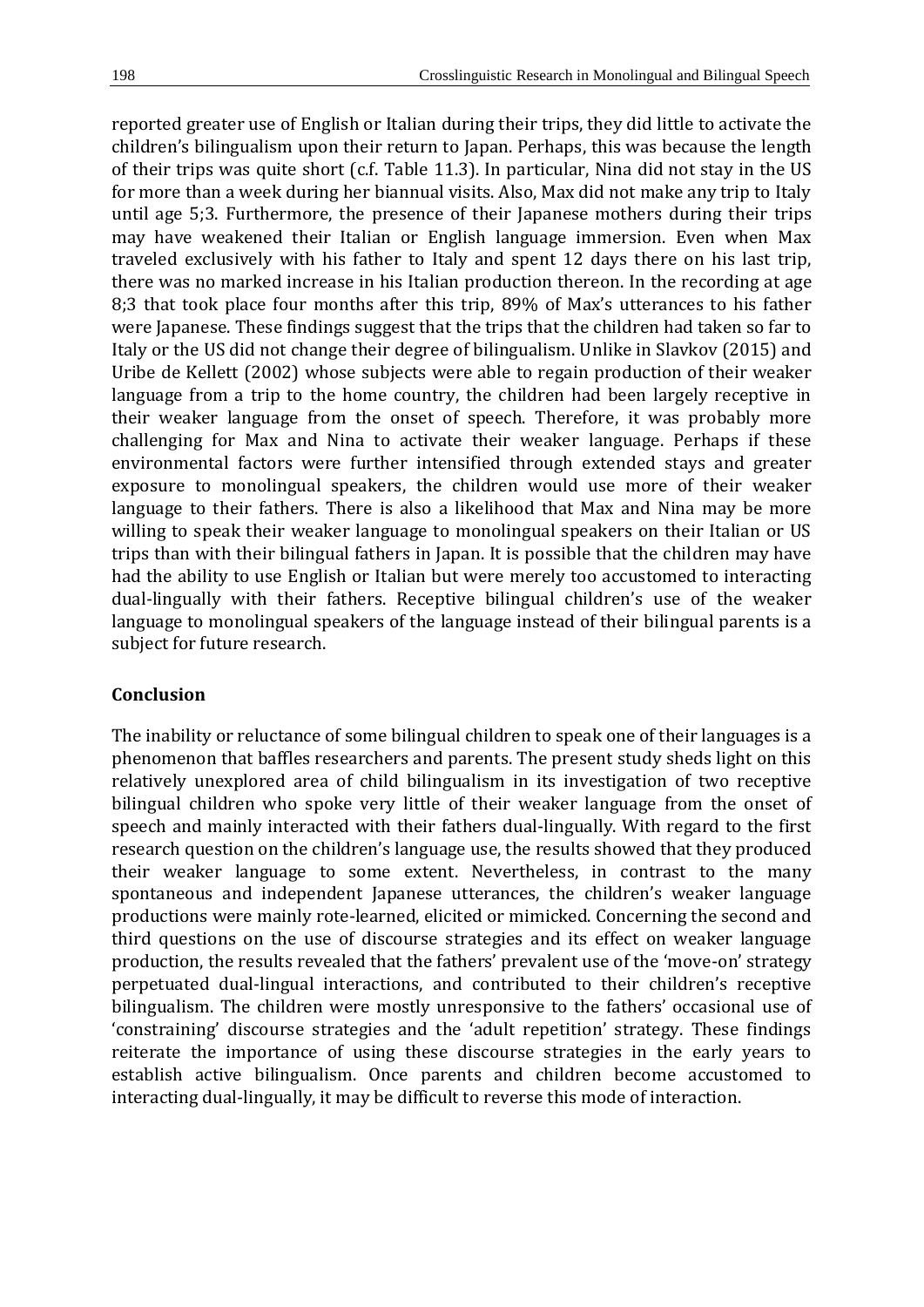# **Acknowledgments**

This paper was extended and updated from a short paper published in the *Proceedings of the International Conference on Monolingual and Bilingual Speech 2017*. The author is deeply grateful to Max's and Nina's families for participating in this research, Siriwan Nakada and Roberta Olla for their help in the transcription and coding of the speech data, and the editor and anonymous reviewer for their constructive comments on an earlier draft of this paper.

# **Funding**

This work was supported by the Japan Society for the Promotion of Science under the Grant-In-Aid for Young Scientists (B) (16K16867).

# **References**

- Baetens Beardsmore, H. (1982). *Bilingualism: Basic principles*. Clevedon, UK: Multilingual Matters.
- Billings, M.L. (1990). Some factors affecting the bilingual development of bicultural children in Japan. *Association of Foreign Wives of Japanese Journal,* April, 93-108.
- Bridges, K. & Hoff, E. (2014). Older sibling influences on the language environment and language development of toddlers in bilingual homes. *Applied Psycholinguistics*, *35*(2), 225-241.
- Chevalier, S. (2015). *Trilingual language acquisition: Contextual factors influencing active trilingualism in early childhood*. Amsterdam, Netherlands: John Benjamins.
- Curdt-Christiansen, X.L. (2013). Negotiating family language policy: Doing homework. In M. Schwartz & A. Verschik (eds.), *Successful family language policy: Parents, children and educators in interaction* (pp. 277-295). Dordrecht, Netherlands: Springer.
- De Houwer, A. (2017). Minority language parenting in Europe and children's well-being. In N.J. Cabrera & B. Leyendecker (eds.), *Handbook on positive development of minority children and youth* (pp. 231-246). Berlin, Germany: Springer.
- De Houwer, A. (2015). Harmonious bilingual development: Young families' well-being in language contact situations. *International Journal of Bilingualism*, *19*(2), 169-184.
- De Houwer, A. (2009). *Bilingual first language acquisition*. Bristol, UK: Multilingual Matters.
- De Houwer, A. (2007). Parental language input patterns and children's bilingual use. *Applied Psycholinguistics*, *28*(3), 411-424.
- De Houwer, A. (2006), Bilingual language development: Early years. In K. Brown (ed.), *Encyclopedia of language and linguistics* (pp. 780-786). Oxford, UK: Elsevier.
- Döpke, S. (1992). *One parent one language: An interactional approach*. Amsterdam, Netherlands: John Benjamins.
- Garafanga, J. (2010). Medium request: Talking language shift into being. *Language in Society*, *39*(2), 241-270.
- Juan-Garau, M. & Pérez-Vidal, C. (2001). Mixing and pragmatic parental strategies in early bilingual acquisition. *Journal of Child Language*, *28*(1), 59-86.
- Karniol, R. (1992). Stuttering out of bilingualism. *First Language, 12*(36), 255-283.
- Kasuya, H. (1998). Determinants of language choice in bilingual children: The role of input. *International Journal of Bilingualism*, *2*(3), 327-346.